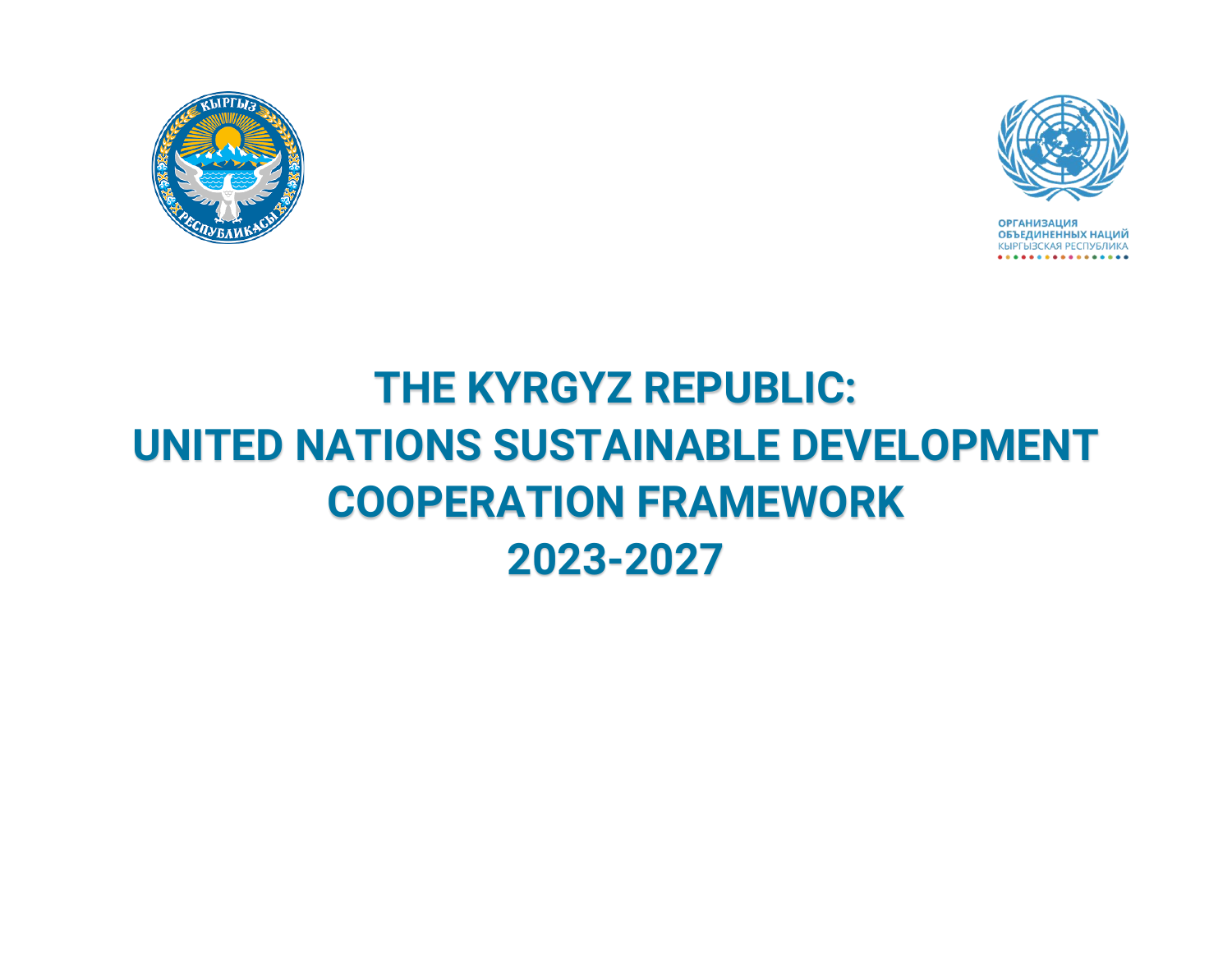## **ANNEX 2. UNSDCF 2023-27 Results Framework**

**Priority area 1. Support national efforts to respond to people's needs by ensuring equitable access to quality social services including education, health, social protection and decent work through effective policies and appropriate financing mechanisms with the participation of all parties.**

| <b>NATIONAL DEVELOPMENT</b> | <b>National Development Program until 2026:</b>                                                                                       |
|-----------------------------|---------------------------------------------------------------------------------------------------------------------------------------|
| <b>PRIORITY</b>             | 1.1. Objectives: Implementation of decent work standards;                                                                             |
|                             | 5.5 Labor market and employment;                                                                                                      |
|                             | 3.4. Crisis management;                                                                                                               |
|                             | 6.2. Agriculture and processing;                                                                                                      |
|                             | 7.2 a Healthy nation;                                                                                                                 |
|                             | 7.4 Inclusive growth;                                                                                                                 |
|                             | 3.2. Recovery of economic activity;                                                                                                   |
|                             | 4.2. Digitalization of management and development of digital infrastructure;                                                          |
|                             | 5.4. Clean drinking water;                                                                                                            |
|                             | 5.5 labor market and employment;                                                                                                      |
|                             | Concept of Migration Policy of the Kyrgyz Republic 2021-2030;<br>$\blacksquare$                                                       |
|                             | <b>Gender Equality Strategy</b>                                                                                                       |
|                             | <b>State Programme on HIV/AIDS</b>                                                                                                    |
| <b>REGIONAL FRAMEWORKS</b>  |                                                                                                                                       |
| <b>INTERNATIONAL</b>        | <b>UN Declaration on HIV/AIDS;</b><br>$\overline{\phantom{a}}$                                                                        |
| <b>COMMITTMENTS AND</b>     | <b>Global AIDS Strategy;</b><br>$\blacksquare$                                                                                        |
| <b>HUMAN RIGHTS</b>         | Global Compact on Safe, Orderly and Regular Migration (GCM),<br>$\blacksquare$                                                        |
| <b>OBLIGATIONS</b>          | 53 ILO Conventions, including 8 Fundamental Conventions. 1 Protocol on Forced Labour;<br>$\blacksquare$                               |
|                             | <b>Beijing Declaration;</b><br>$\overline{a}$                                                                                         |
|                             | <b>Convention on the Elimination of All Forms of Discrimination against Women (CEDAW)</b><br>$\blacksquare$                           |
|                             | Convention against Torture and Other Cruel, Inhuman or Degrading Treatment or Punishment (CAT)<br>$\overline{\phantom{a}}$            |
|                             | Convention on the Rights of the Child (CRC)<br>$\blacksquare$                                                                         |
|                             | International Convention on the Protection of the Rights of All Migrant Workers and Members of Their Families (CMW)<br>$\blacksquare$ |
|                             | <b>Convention on the Rights of Persons with Disabilities (CRPD)</b><br>$\overline{\phantom{a}}$                                       |
|                             | <b>ICPD Program of Action and Nairobi commitments</b><br>$\blacksquare$                                                               |
|                             | <b>Convention relating to the Status of Refugees and its Protocol</b><br>$\overline{\phantom{a}}$                                     |
|                             | <b>Global Compact on Refugees (GCR)</b><br>$\blacksquare$                                                                             |
|                             | <b>Universal Periodic Review</b><br>$\blacksquare$                                                                                    |
|                             | International Covenant on Economic, Social and Cultural Rights (ICESCR)<br>$\blacksquare$                                             |
|                             | Recommendations from the Special Rapporteurs' country visits<br>$\overline{\phantom{a}}$                                              |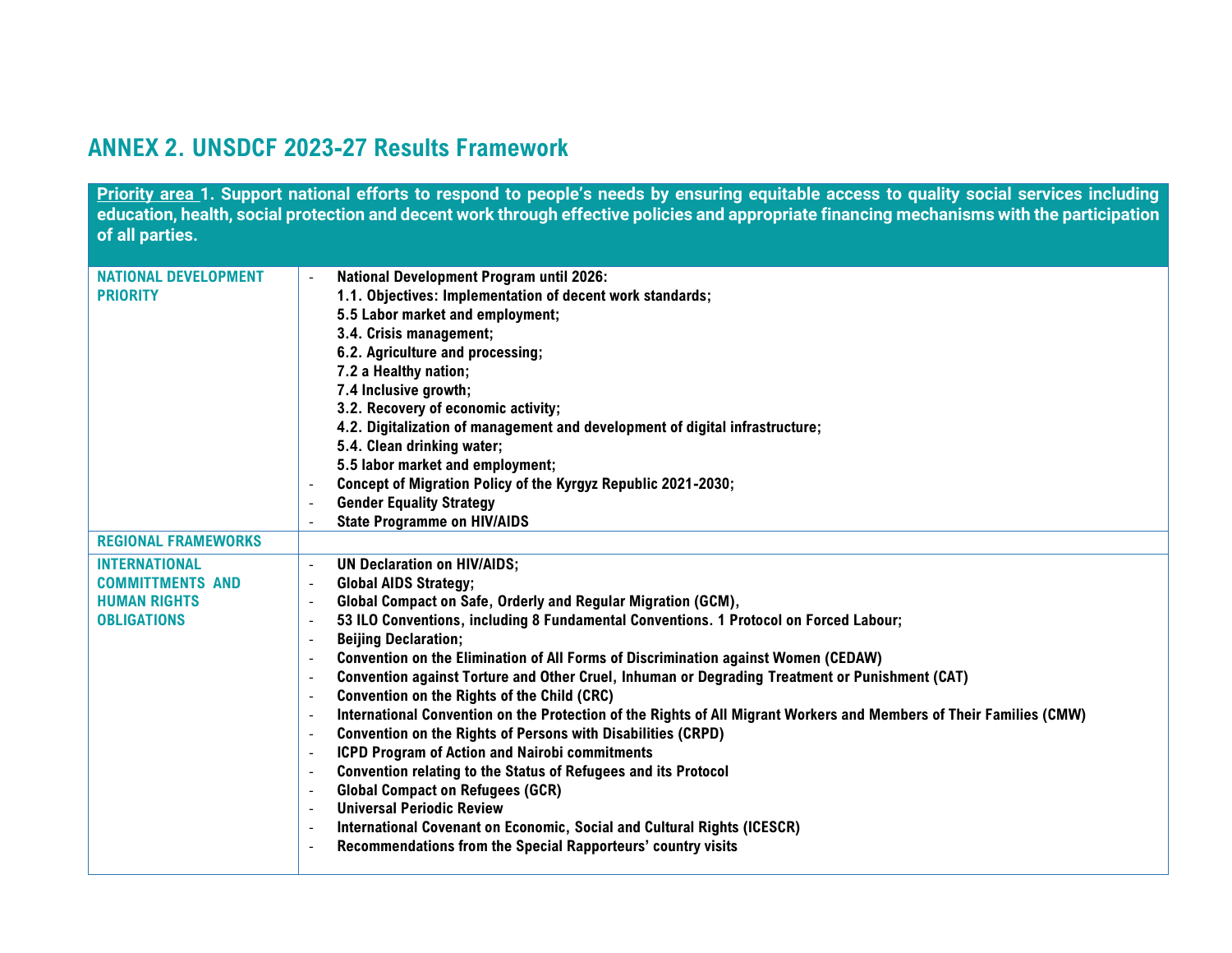| <b>SUSTAINABLE DEVELOPMENT</b><br><b>GOALS</b>                                                                                                                                                  | <b>SDG 1 No Poverty</b><br><b>SDG 2 Zero Hunger</b><br>SDG 3 Good Health and Well-being<br>SDG 4 Inclusive and equitable Education<br><b>SDG 5 Gender Equality</b><br><b>SDG 8 Decent Work and Economic Growth</b><br><b>SDG 10 Reduced inequalities</b><br>Goal 16: Promote just, peaceful and inclusive societies |                       |                                                                                                                                                                                                                                                                                          |                                         |                                                                                                                                                                                                                                                                                                                                                                                                                                                                                                                                        |
|-------------------------------------------------------------------------------------------------------------------------------------------------------------------------------------------------|---------------------------------------------------------------------------------------------------------------------------------------------------------------------------------------------------------------------------------------------------------------------------------------------------------------------|-----------------------|------------------------------------------------------------------------------------------------------------------------------------------------------------------------------------------------------------------------------------------------------------------------------------------|-----------------------------------------|----------------------------------------------------------------------------------------------------------------------------------------------------------------------------------------------------------------------------------------------------------------------------------------------------------------------------------------------------------------------------------------------------------------------------------------------------------------------------------------------------------------------------------------|
| <b>RESULTS</b>                                                                                                                                                                                  | <b>INDICATOR</b>                                                                                                                                                                                                                                                                                                    | <b>BASELINE 2023*</b> | <b>TARGET 2027</b>                                                                                                                                                                                                                                                                       | <b>SOURCE OF</b><br><b>VERIFICATION</b> | <b>KEY ASSUMPTIONS</b>                                                                                                                                                                                                                                                                                                                                                                                                                                                                                                                 |
| OUTCOME 1: By 2027, the<br>people of the Kyrgyz<br><b>Republic, particularly</b><br>vulnerable groups, have<br>enhanced resilience,<br>strengthened capabilities,<br>and access to decent work, | (SDG 1.a.2) Proportion of<br>a) total 35%<br>total 53,2% a)<br>total government spending<br>education 23.2%<br>on essential services<br>b) health $10\%$ c)<br>(education, health and<br>social protection<br>social protection)<br>20%                                                                             | <b>NSC</b> data       | The Government demonstrates<br>$\bullet$<br>commitment to developing policies that<br>are evidence-based and respond<br>equitably and fairly to the needs of all the<br>population.<br>The Government prioritizes and increases<br>$\bullet$<br>allocations from the state budget to the |                                         |                                                                                                                                                                                                                                                                                                                                                                                                                                                                                                                                        |
| resulting in full enjoyment<br>of their rights contributing<br>to the socio-economic and<br>gender-transformative<br>development of the<br>country.                                             | (SDG 1.2.2) Proportion of<br>men, women and children of<br>all ages living in poverty in<br>all its dimensions according<br>to national definitions                                                                                                                                                                 | 42.2%                 | 35%                                                                                                                                                                                                                                                                                      | <b>NCS</b>                              | social sector including education, health,<br>decent work and social protection<br>despite increasing economic shocks.<br>The Government in the process of<br>developing its economic plan, ensures<br>that vulnerable groups are targeted and<br>can directly benefit from these measures,                                                                                                                                                                                                                                            |
|                                                                                                                                                                                                 | (SDG 8.2.1) Annual growth<br>rate of real GDP per<br>employed person                                                                                                                                                                                                                                                | 90.60%                | 104%                                                                                                                                                                                                                                                                                     | <b>NCS</b>                              | whether in terms of job creation, skills<br>development and creation of small<br>businesses by addressing their<br>grievances.<br>The Government at all levels is<br>committed to improve social partnership<br>on social, labour and related economic<br>issues to reach objectives of social and<br>economic development policies and<br>programmes<br>Reform of the social system will ensure<br>$\bullet$<br>provision of social assistance through<br>improved social benefits coverage,<br>integrated social services and social |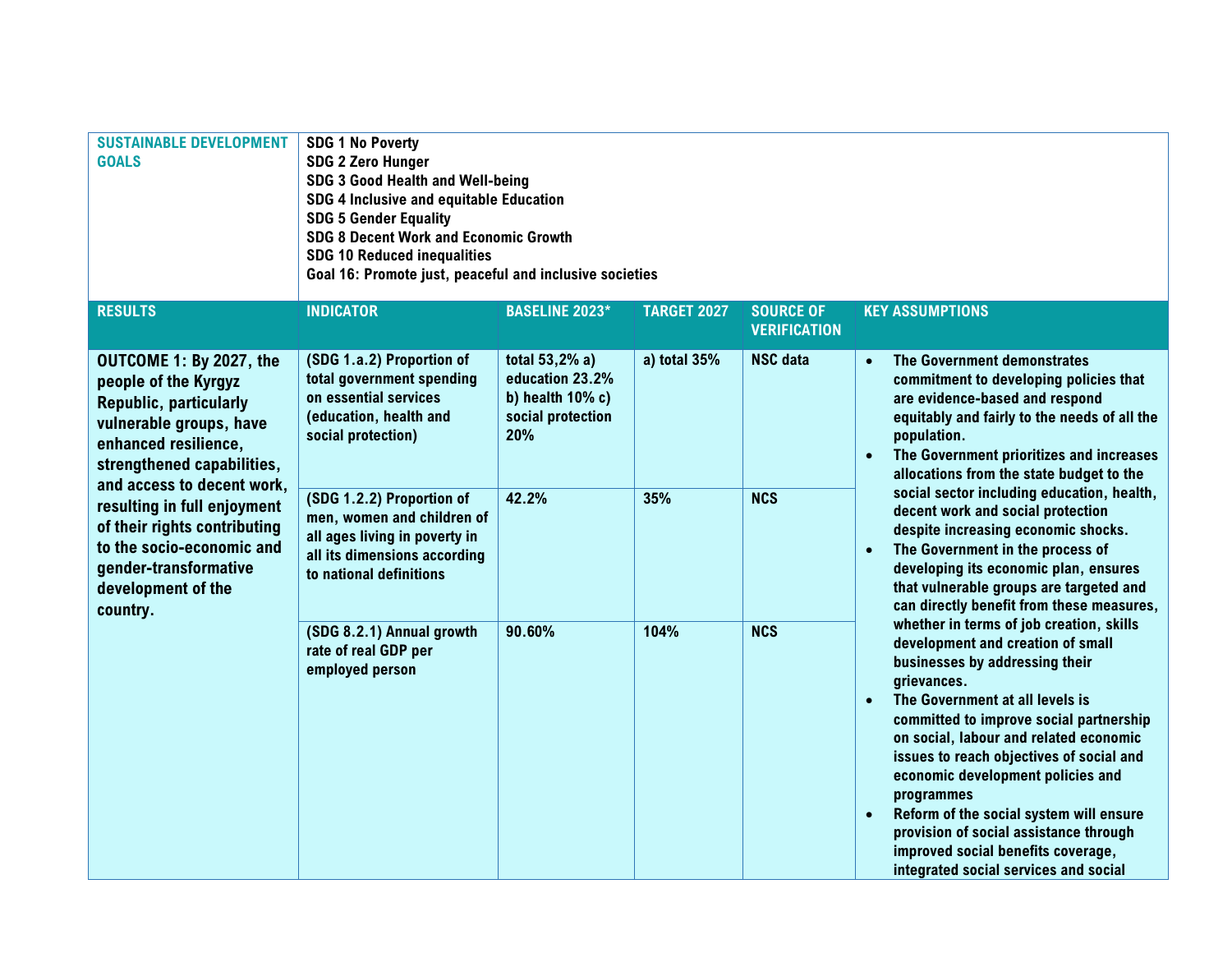|                                                                                                                                                                                                                                                   |                                                                                                                                                                                                                                                                                                                                               |                                   |                                       |                                                                                                                                        | welfare workforce to sustainably address<br>needs of vulnerable populations while<br>improving universal access to services.<br>Strengthened health reforms will ensure<br>$\bullet$<br>high quality services especially for those<br>vulnerable and improve universal health<br>coverage.<br>Vulnerable groups acquire new coping<br>$\bullet$<br>mechanisms and social cohesion in the<br>context of extreme economic shocks<br>which are recognized and upscaled<br>through government mechanisms.<br>Accountability and policy coherence are<br>$\bullet$<br>ensured through cross-sectoral<br>collaboration. |
|---------------------------------------------------------------------------------------------------------------------------------------------------------------------------------------------------------------------------------------------------|-----------------------------------------------------------------------------------------------------------------------------------------------------------------------------------------------------------------------------------------------------------------------------------------------------------------------------------------------|-----------------------------------|---------------------------------------|----------------------------------------------------------------------------------------------------------------------------------------|-------------------------------------------------------------------------------------------------------------------------------------------------------------------------------------------------------------------------------------------------------------------------------------------------------------------------------------------------------------------------------------------------------------------------------------------------------------------------------------------------------------------------------------------------------------------------------------------------------------------|
| Output 1.1<br><b>National and local policies,</b><br>plans, budgets, and financing<br>mechanisms are evidence-<br>based and aligned to respond<br>equitably to people's needs in<br>an inclusive, gender<br>responsive and accountable<br>manner. | (SDG 1.3.1) Proportion of<br>population covered by social<br>protection floors/systems,<br>by sex, age, disability,<br>urban and rural population,<br>distinguishing children,<br>unemployed persons, older<br>persons, persons with<br>disabilities, pregnant<br>women, newborns, work-<br>injury victims and the poor<br>and the vulnerable | a) total 17,7% c)<br>Children 16% | a) total $0,5%$<br>c) children<br>20% | NSC:<br><b>Administrative</b><br>data of<br><b>Ministry of</b><br>Labour, Social<br><b>Welfare and</b><br><b>Migration</b><br>(MLSWM); |                                                                                                                                                                                                                                                                                                                                                                                                                                                                                                                                                                                                                   |
|                                                                                                                                                                                                                                                   | (SDG 5.6.2) Laws and<br>regulations that guarantee<br>full and equal access to<br>women and men aged 15<br>years and older to sexual<br>and reproductive health<br>care, information and<br>education, as well as<br>volunteerism                                                                                                             | Law July 4, 2015,<br>No. 148      | fact                                  | <b>NSC</b>                                                                                                                             |                                                                                                                                                                                                                                                                                                                                                                                                                                                                                                                                                                                                                   |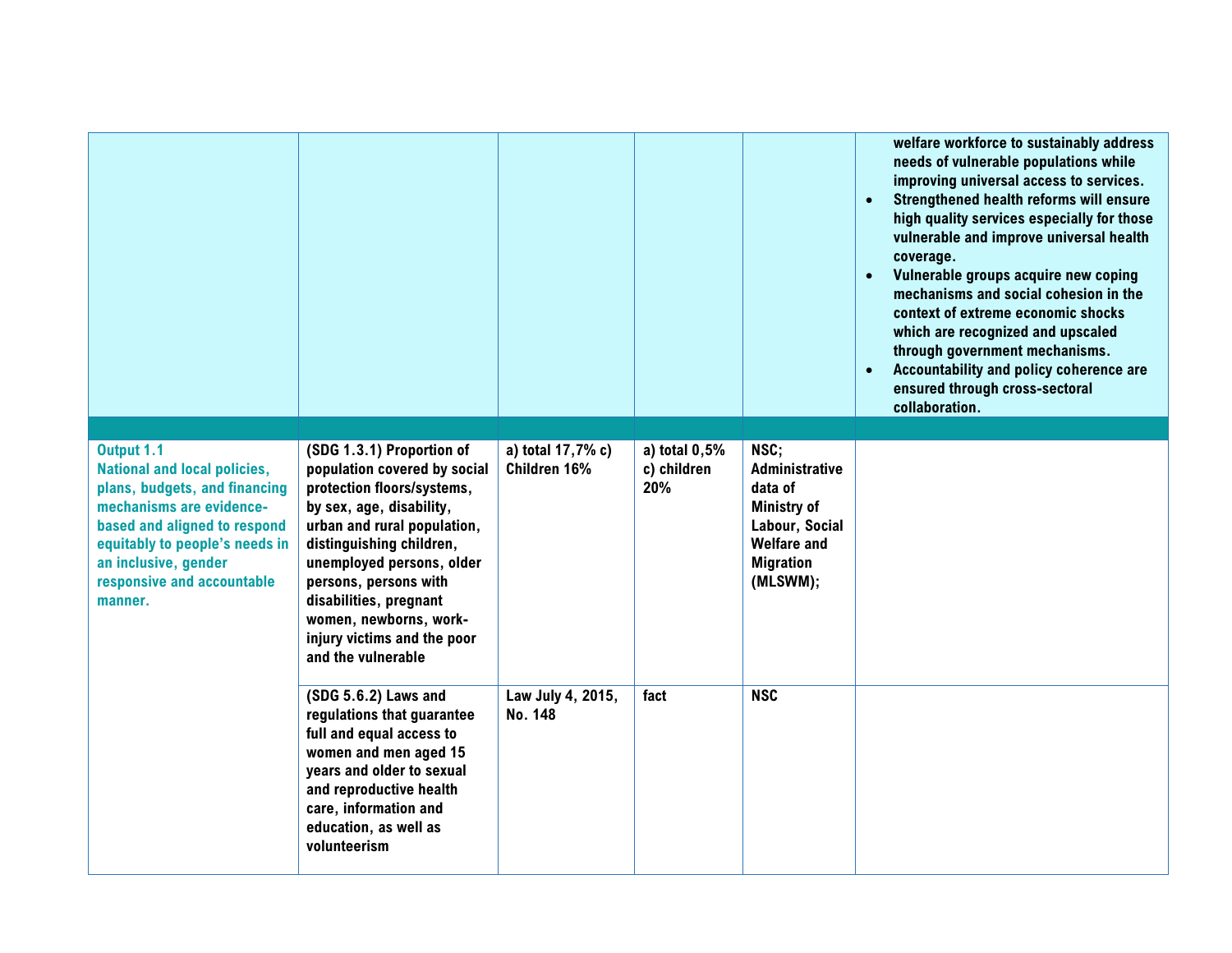|                                                                                                                                                                                                                                                                                                                                  | (SDG 8.3.1) Proportion of<br>informal employment in<br>total employment, by sector<br>and sex                                                           | 64.9%                                                                                                                | 50%                               | <b>NSC</b>                                               |  |
|----------------------------------------------------------------------------------------------------------------------------------------------------------------------------------------------------------------------------------------------------------------------------------------------------------------------------------|---------------------------------------------------------------------------------------------------------------------------------------------------------|----------------------------------------------------------------------------------------------------------------------|-----------------------------------|----------------------------------------------------------|--|
|                                                                                                                                                                                                                                                                                                                                  | 16.6.1 Primary government<br>expenditures as a<br>proportion of original<br>approved budget, by sector<br>(or by budget codes or<br>similar)            | 101.8%                                                                                                               | 100%                              | <b>NCS</b>                                               |  |
|                                                                                                                                                                                                                                                                                                                                  |                                                                                                                                                         |                                                                                                                      |                                   |                                                          |  |
| Output 1.2<br>Social services for health,<br>education, social protection,<br>employment, and labor are<br>improved to provide higher<br>quality, taking into account<br>universal accessibility,<br>gender equality, shock-<br>responsiveness, timeliness,<br>and include mechanisms to<br>report and respond to<br>grievances. | (SDG 2.1.1.1d) Percentage<br>of schools and percentage<br>of students in grades 1-4<br>enrolled in the simplified<br>nutrition and hot meals<br>program | 60%                                                                                                                  | 80%                               | <b>Ministry of</b><br><b>Education</b><br>records (EMIS) |  |
|                                                                                                                                                                                                                                                                                                                                  | (SDG 3.4.1) Mortality rate<br>attributed to cardiovascular<br>disease, cancer, diabetes,<br>or chronic respiratory<br>disease                           | a) cardiovascular<br>disease $317.7b$<br>cancer 63.8 c)<br>diabetes 9.8 d)<br>chronic<br>respiratory<br>disease 17.2 | a) $252.6 b$ ) c)<br>$\mathbf{d}$ | $\overline{\text{NCS}}$                                  |  |
|                                                                                                                                                                                                                                                                                                                                  | (SDG 3.1.1) Maternal<br><b>Mortality ratio</b>                                                                                                          | 38.60%                                                                                                               | 30%                               | <b>NSC</b>                                               |  |
|                                                                                                                                                                                                                                                                                                                                  | (SDG 3.2.1) Under 5<br>mortality                                                                                                                        | 16.70%                                                                                                               | 20%                               | <b>NCS</b>                                               |  |
|                                                                                                                                                                                                                                                                                                                                  | (SDG 3.3.1) Number of new<br>HIV infections per 1,000<br>uninfected population, by<br>sex, age and key<br>populations                                   | 0.1                                                                                                                  | 0.05                              | <b>Ministry of</b><br><b>Health</b><br><b>statistics</b> |  |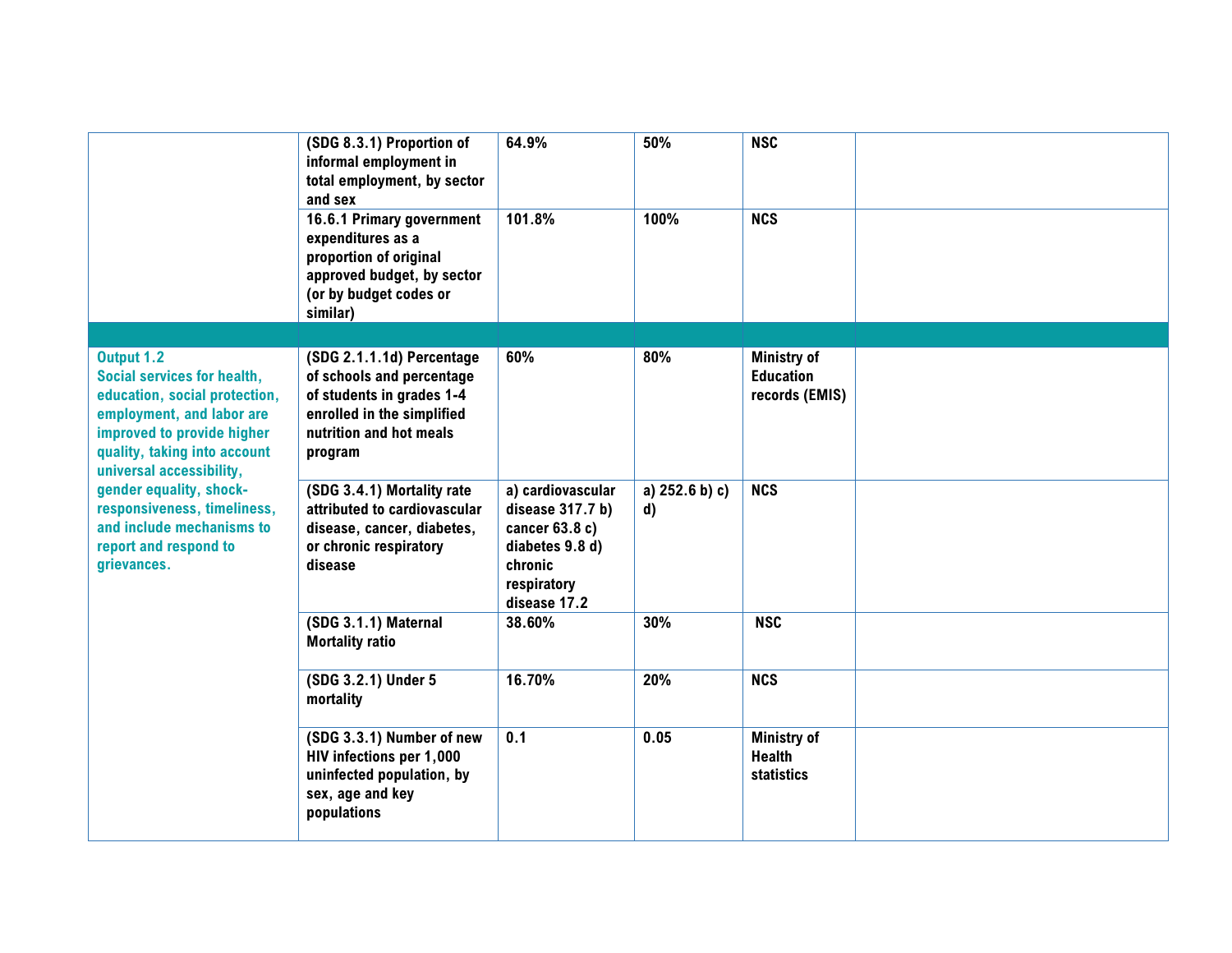|                                                                                                                                                                                                                        | (SDG 4.2.2.1a.) Coverage of<br>children in preschool<br>education                                                                                                                                                                                          | 22.20%                                                                                                                      | 32%   | <b>NCS</b> |  |
|------------------------------------------------------------------------------------------------------------------------------------------------------------------------------------------------------------------------|------------------------------------------------------------------------------------------------------------------------------------------------------------------------------------------------------------------------------------------------------------|-----------------------------------------------------------------------------------------------------------------------------|-------|------------|--|
|                                                                                                                                                                                                                        | (SDG 4.1.1) Proportion of<br>children and young people<br>(a) in grades 2/3; (b) at the<br>end of primary; and (c) at<br>the end of lower secondary<br>achieving at least a<br>minimum proficiency level<br>in (i) reading and (ii)<br>mathematics, by sex |                                                                                                                             |       | <b>NSC</b> |  |
|                                                                                                                                                                                                                        | Percentage of those who<br>have successfully<br>completed three tasks on<br>basic skills and reading<br>skills                                                                                                                                             | 57.9                                                                                                                        | 61    | NSC (MICS) |  |
|                                                                                                                                                                                                                        | Percentage of those who<br>have successfully<br>completed three tasks on<br>fundamental skills and<br>counting skills                                                                                                                                      | 51.3                                                                                                                        | 61    | NSC (MICS) |  |
|                                                                                                                                                                                                                        | SDG 8.5.2 Unemployment<br>rate, by sex, age and<br>persons with disabilities                                                                                                                                                                               | 5.80%                                                                                                                       | 4.80% | <b>NCS</b> |  |
|                                                                                                                                                                                                                        |                                                                                                                                                                                                                                                            |                                                                                                                             |       |            |  |
| Output 1.3<br>The population of the Kyrgyz                                                                                                                                                                             | (SDG 3.7.2) Adolescent<br>birth rate per 1000 women                                                                                                                                                                                                        | 33.4%                                                                                                                       | 28%   | <b>NCS</b> |  |
| <b>Republic, especially the most</b><br>vulnerable, have acquired the<br>skills and knowledge to make<br>positive changes in the social<br>norms of society for a more<br>inclusive, equitable and<br>gender-sensitive | (SDG 5.2.1.1a) Number of<br>women contacting health<br>authorities for domestic<br>violence                                                                                                                                                                | # of women a)<br><b>Forensic Dept.</b><br>1,713 b) Midwives<br>points 1,2025 c)<br>FMC 379 d)<br>stations(hospitals)<br>180 | Fact  | <b>NCS</b> |  |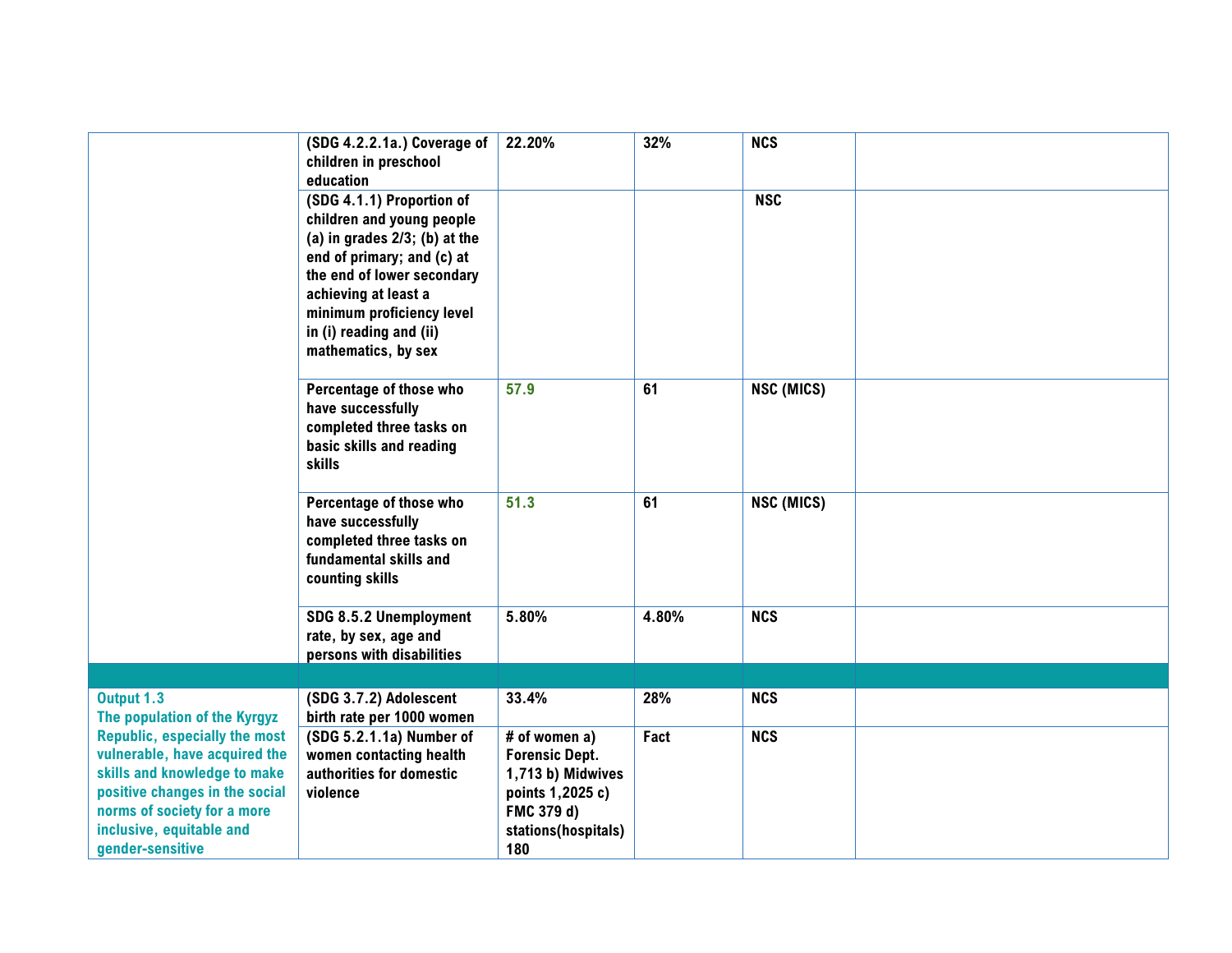| environment, and are<br>empowered to participate in<br>all spheres of life and to<br>assert their rights and<br>opportunities. | (SDG 4.7.1.) The extent to<br>which i) Global Citizenship<br><b>Education and ii) Education</b><br>for Sustainable<br>Development are<br>mainstreamed into a)<br>national education policies;<br>b) curricula; c) teacher<br>training; and d) student<br>assessment | a)50%<br>b)0<br>$c$ )1-2<br>$d$ ) $0$ | a)100%<br>b)50%<br>c)4 teacher<br>training<br>courses with<br><b>ESD and</b><br><b>GCED</b><br>integrated<br>d)50% | <b>Ministry of</b><br><b>Education and</b><br><b>Science</b> |  |  |  |
|--------------------------------------------------------------------------------------------------------------------------------|---------------------------------------------------------------------------------------------------------------------------------------------------------------------------------------------------------------------------------------------------------------------|---------------------------------------|--------------------------------------------------------------------------------------------------------------------|--------------------------------------------------------------|--|--|--|
|--------------------------------------------------------------------------------------------------------------------------------|---------------------------------------------------------------------------------------------------------------------------------------------------------------------------------------------------------------------------------------------------------------------|---------------------------------------|--------------------------------------------------------------------------------------------------------------------|--------------------------------------------------------------|--|--|--|

**Priority Area 2: Support national efforts to promote prosperity and resilience for all citizens through inclusive and equitable green socioeconomic development.** 

| <b>NATIONAL DEVELOPMENT</b> | <b>National Development Program until 2026:</b>                                                                                |
|-----------------------------|--------------------------------------------------------------------------------------------------------------------------------|
| <b>PRIORITY</b>             | 1.1. Objectives: Implementation of decent work standards;                                                                      |
|                             | 5.5 Labor market and employment;                                                                                               |
|                             | 3.4. Crisis management;                                                                                                        |
|                             | 6.2. Agriculture and processing;                                                                                               |
|                             | 7.2 a Healthy nation;                                                                                                          |
|                             | 7.4 Inclusive growth;                                                                                                          |
|                             | 3.2. Recovery of economic activity;                                                                                            |
|                             | 4.2. Digitalization of management and development of digital infrastructure;                                                   |
|                             | 5.4. Clean drinking water;                                                                                                     |
|                             | 5.5 labor market and employment;                                                                                               |
|                             | 6.2. Agriculture and processing;                                                                                               |
|                             | 7.4 inclusive growth                                                                                                           |
|                             | Green Economy Development Program in the Kyrgyz Republic for 2019-2023                                                         |
|                             | <b>National Biodiversity Strategy and Action Plan</b>                                                                          |
|                             | The program of the Kyrgyz Republic Government on Public Health Protection and Health Care System Development for 2019-2030     |
|                             | "Healthy Person- Prosperous Country"                                                                                           |
|                             | The Concept of Healthy nutrition of the population for the period 2021-2025                                                    |
|                             | Concept on Migration Policy of the Kyrgyz Republic 2021-2030;                                                                  |
|                             | Digital Transformation Concept "Digital Kyrgyzstan 2019-2023; Food Security and Nutrition Programme in the Kyrgyz Republic for |
|                             | 2019-2023                                                                                                                      |
| <b>REGIONAL FRAMEWORKS</b>  | TRASECA, CAREC, Economic Cooperation Organization Regional Coordination Centre for Food Security, Almaty Process on Refugee    |
|                             | Protection and International Migration, SPECA, VPOA                                                                            |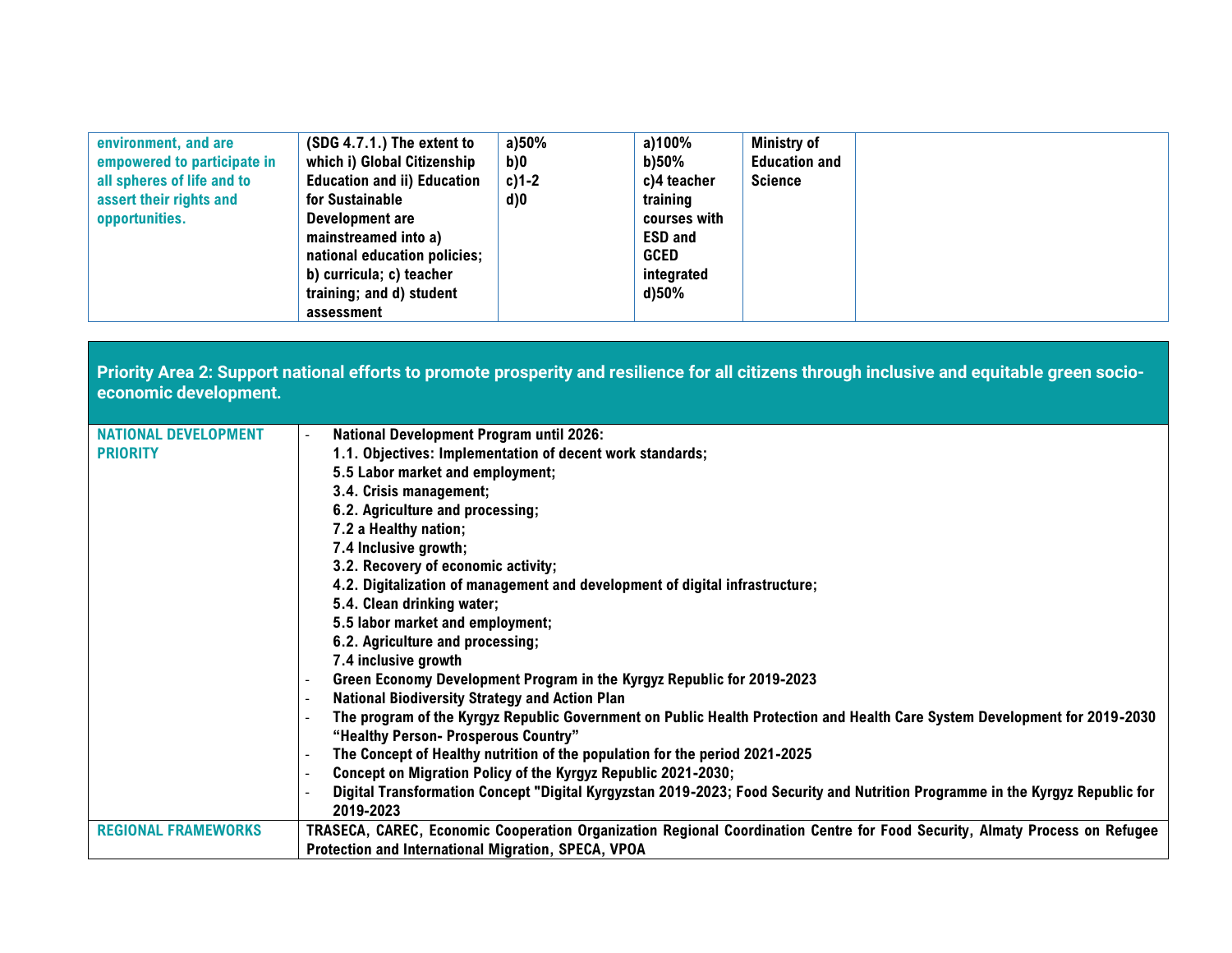| <b>INTERNATIONAL</b><br><b>COMMITTMENTS AND</b><br><b>HUMAN RIGHTS</b><br><b>OBLIGATIONS</b> | <b>SUN</b><br>$\overline{a}$<br><b>Committee on World Food Security,</b><br>$\overline{a}$<br><b>Food Systems Summit 2021</b><br><b>Nutrition4Growth Commitments</b>                                     |                                                                            |                    |                                         |                                                                                                                     |  |  |
|----------------------------------------------------------------------------------------------|----------------------------------------------------------------------------------------------------------------------------------------------------------------------------------------------------------|----------------------------------------------------------------------------|--------------------|-----------------------------------------|---------------------------------------------------------------------------------------------------------------------|--|--|
|                                                                                              | <b>Global Compact for Migration,</b><br>$\overline{a}$                                                                                                                                                   |                                                                            |                    |                                         |                                                                                                                     |  |  |
|                                                                                              |                                                                                                                                                                                                          | World Health Assembly Resolution 65.6 (2012) with Global Nutrition Targets |                    |                                         |                                                                                                                     |  |  |
|                                                                                              | <b>Universal Periodic Review (UPR)</b><br>$\overline{a}$                                                                                                                                                 |                                                                            |                    |                                         |                                                                                                                     |  |  |
|                                                                                              | International Covenant on Economic, Social and Cultural Rights (ICESCR)<br>$\overline{a}$                                                                                                                |                                                                            |                    |                                         |                                                                                                                     |  |  |
|                                                                                              | <b>Convention on the Elimination of All Forms of Discrimination against Women (CEDAW)</b><br>$\overline{\phantom{a}}$                                                                                    |                                                                            |                    |                                         |                                                                                                                     |  |  |
|                                                                                              | Convention on the Rights of the Child (CRC)<br>$\overline{a}$                                                                                                                                            |                                                                            |                    |                                         |                                                                                                                     |  |  |
|                                                                                              | <b>Convention on the Rights of Persons with Disabilities (CRPD)</b>                                                                                                                                      |                                                                            |                    |                                         | International Convention on the Protection of the Rights of All Migrant Workers and Members of Their Families (CMW) |  |  |
|                                                                                              | Recommendations from the Special Rapporteurs' country visits                                                                                                                                             |                                                                            |                    |                                         |                                                                                                                     |  |  |
| <b>SUSTAINABLE DEVELOPMENT</b>                                                               | SDG 1 No Poverty (Target 1.2)                                                                                                                                                                            |                                                                            |                    |                                         |                                                                                                                     |  |  |
| <b>GOALS</b>                                                                                 |                                                                                                                                                                                                          | SDG 2 Zero Hunger (Target 2.1, 2.2, 2.3, 2.c)                              |                    |                                         |                                                                                                                     |  |  |
|                                                                                              | SDG 3 Good Health and Well-being (3.1, 3.2, 3.4.1)                                                                                                                                                       |                                                                            |                    |                                         |                                                                                                                     |  |  |
|                                                                                              | SDG 4 (Target 4.4)                                                                                                                                                                                       |                                                                            |                    |                                         |                                                                                                                     |  |  |
|                                                                                              | SDG 5 Gender Equality (Target 5.4)                                                                                                                                                                       |                                                                            |                    |                                         |                                                                                                                     |  |  |
|                                                                                              | SDG 7 Affordable and Clean Energy (7.2, 7.3)                                                                                                                                                             |                                                                            |                    |                                         |                                                                                                                     |  |  |
|                                                                                              | SDG 8 Decent Work and Economic Growth (Target 8.3, 8.5, 8.6)                                                                                                                                             |                                                                            |                    |                                         |                                                                                                                     |  |  |
|                                                                                              | SDG 9 Industry, Innovation and Infrastructure (Target 9.3)                                                                                                                                               |                                                                            |                    |                                         |                                                                                                                     |  |  |
|                                                                                              | SDG 10 Reduced inequalities (Target 10.7 facilitate orderly, safe, and responsible migration and mobility of people, including<br>through implementation of planned and well-managed migration policies) |                                                                            |                    |                                         |                                                                                                                     |  |  |
|                                                                                              | SDG 12 Responsible Consumption and Production (Target 12.b)                                                                                                                                              |                                                                            |                    |                                         |                                                                                                                     |  |  |
|                                                                                              | SDG 13 Climate Action (13.1)                                                                                                                                                                             |                                                                            |                    |                                         |                                                                                                                     |  |  |
|                                                                                              | SDG 17 Partnerships (Target 17.3)                                                                                                                                                                        |                                                                            |                    |                                         |                                                                                                                     |  |  |
| <b>RESULTS</b>                                                                               | <b>INDICATOR</b>                                                                                                                                                                                         | <b>BASELINE 2023*</b>                                                      | <b>TARGET 2027</b> | <b>SOURCE OF</b><br><b>VERIFICATION</b> | <b>ASSUMPTION STATEMENT</b>                                                                                         |  |  |
| <b>OUTCOME 2</b>                                                                             | 1.2.1 Proportion of population                                                                                                                                                                           | 25,3% (2020)                                                               | 20%                | <b>NSC</b>                              | The Government, with support from<br>$\bullet$                                                                      |  |  |
| By 2027, the well-being of                                                                   | living below the national                                                                                                                                                                                |                                                                            |                    |                                         | the private sector, continues its                                                                                   |  |  |
| the population of the                                                                        | poverty line, by sex and age                                                                                                                                                                             |                                                                            |                    |                                         | policy and funding priority for the                                                                                 |  |  |
| <b>Kyrgyz Republic will have</b>                                                             | 2.1.1 Prevalence of                                                                                                                                                                                      | 45,3% (2020)                                                               | 35%                | <b>NSC (SDG</b>                         | green economy transition.                                                                                           |  |  |
| improved through the                                                                         | undernourishment                                                                                                                                                                                         |                                                                            |                    | tracking)                               | The Government intensifies creation<br>$\bullet$                                                                    |  |  |
| further rollout of a green                                                                   | 8.3.1.1 Employment in                                                                                                                                                                                    | 45,3 (2018)                                                                | 1600000            | <b>NSC</b>                              | of strategic partnerships with the<br>private sector, civil society and                                             |  |  |
| economy based on                                                                             | informal sector by sex, age,                                                                                                                                                                             |                                                                            |                    |                                         | other stakeholders for broader                                                                                      |  |  |
| sustainable and healthy                                                                      | urban/rural, in different                                                                                                                                                                                |                                                                            |                    |                                         | green economic development.                                                                                         |  |  |
| food systems natural                                                                         | sectors of economy, incl.                                                                                                                                                                                |                                                                            |                    |                                         |                                                                                                                     |  |  |
|                                                                                              | agriculture                                                                                                                                                                                              |                                                                            |                    |                                         |                                                                                                                     |  |  |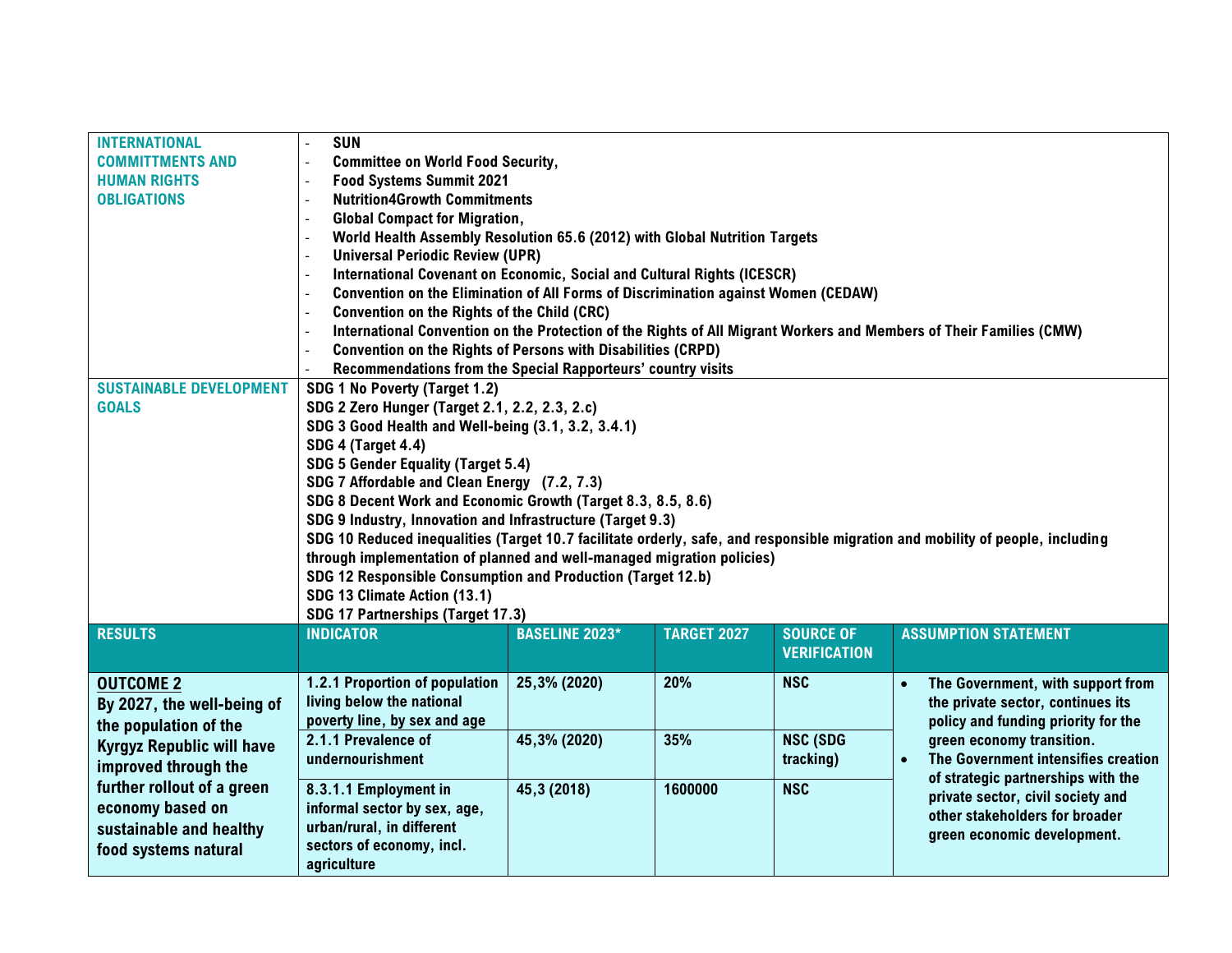| resource management, and<br>effective migration<br>processes, by accelerating<br>the use of gender<br>transformative social and<br>technological innovations<br>and entrepreneurship. | 8.3.1.2 Share of employed in<br>small and medium enterprises<br>of the total employed<br>population in the economy<br>17.8.1 Proportion of<br>population using the Internet<br>10.7.2 Number of migration<br>policies and initiatives that<br>facilitate orderly, safe,<br>regular and responsible<br>migration and mobility of<br>people (adapted from the<br>global indicator 10.7.2) | 3,6 % (2018)<br>72 (2020)<br><b>Migration Policy</b><br><b>Concept 2021-2030</b> | 5.8%<br>90.3<br>$\overline{2}$ | <b>NSC</b><br><b>NSC</b><br><b>Ministry of</b><br><b>Foreign Affairs,</b><br><b>Ministry of</b><br>Labour, Social<br>Security, and<br><b>Migration</b> | The Government adapts and<br>diversifies regional economic<br>cooperation and connectivity.<br>The Government continues to<br>$\bullet$<br>support efforts to reduce<br>inequalities and improve the well-<br>being of all the population through<br>the adoption of green technologies.<br>The Government maintains its<br>$\bullet$<br>commitment to support more<br>resilient and climate-adaptive food<br>production, processing,<br>distribution, and consumption of<br>nutritious, safe and affordable food.<br>The Government adopts policies to<br>$\bullet$<br>enable the business environment.<br>including for MSMEs and<br>entrepreneurship, support<br>smallholders and family farms.<br><b>Accountability and policy coherence</b><br>$\bullet$<br>are ensured through cross-sectoral<br>collaboration. |
|---------------------------------------------------------------------------------------------------------------------------------------------------------------------------------------|-----------------------------------------------------------------------------------------------------------------------------------------------------------------------------------------------------------------------------------------------------------------------------------------------------------------------------------------------------------------------------------------|----------------------------------------------------------------------------------|--------------------------------|--------------------------------------------------------------------------------------------------------------------------------------------------------|-----------------------------------------------------------------------------------------------------------------------------------------------------------------------------------------------------------------------------------------------------------------------------------------------------------------------------------------------------------------------------------------------------------------------------------------------------------------------------------------------------------------------------------------------------------------------------------------------------------------------------------------------------------------------------------------------------------------------------------------------------------------------------------------------------------------------|
|                                                                                                                                                                                       |                                                                                                                                                                                                                                                                                                                                                                                         |                                                                                  |                                |                                                                                                                                                        |                                                                                                                                                                                                                                                                                                                                                                                                                                                                                                                                                                                                                                                                                                                                                                                                                       |
| Output 2.1<br><b>Green economic growth is</b><br>accelerated through<br>increased equitable                                                                                           | 8.6.1 Proportion of youth<br>(aged 15-24 years) not in<br>education, employment or<br>training                                                                                                                                                                                                                                                                                          | 21,1 (2020)                                                                      | 20                             | <b>NSC</b>                                                                                                                                             |                                                                                                                                                                                                                                                                                                                                                                                                                                                                                                                                                                                                                                                                                                                                                                                                                       |
| entrepreneurship and<br>employment opportunities,<br>including through the                                                                                                            | 8.5.1.1 Average monthly<br>wages of women and men, by<br>occupation                                                                                                                                                                                                                                                                                                                     | 18000 (2020)                                                                     | 23000                          | <b>NSC</b>                                                                                                                                             |                                                                                                                                                                                                                                                                                                                                                                                                                                                                                                                                                                                                                                                                                                                                                                                                                       |
| sustainable use of natural<br>resources.                                                                                                                                              | 5.4.1 Proportion of time<br>spend on unpaid domestic<br>and care work by sex                                                                                                                                                                                                                                                                                                            | 16,4 (2019)                                                                      | 13                             | <b>NSC</b>                                                                                                                                             |                                                                                                                                                                                                                                                                                                                                                                                                                                                                                                                                                                                                                                                                                                                                                                                                                       |
|                                                                                                                                                                                       |                                                                                                                                                                                                                                                                                                                                                                                         |                                                                                  |                                |                                                                                                                                                        |                                                                                                                                                                                                                                                                                                                                                                                                                                                                                                                                                                                                                                                                                                                                                                                                                       |
| Output 2.2<br><b>Food system sustainability is</b><br>enhanced through a more                                                                                                         | 2.c.1.1b Consumer price<br>index for food products for the<br><b>Kyrgyz Republic and regions</b>                                                                                                                                                                                                                                                                                        | 109,72% (2020)                                                                   | 105%                           | <b>NSC</b>                                                                                                                                             |                                                                                                                                                                                                                                                                                                                                                                                                                                                                                                                                                                                                                                                                                                                                                                                                                       |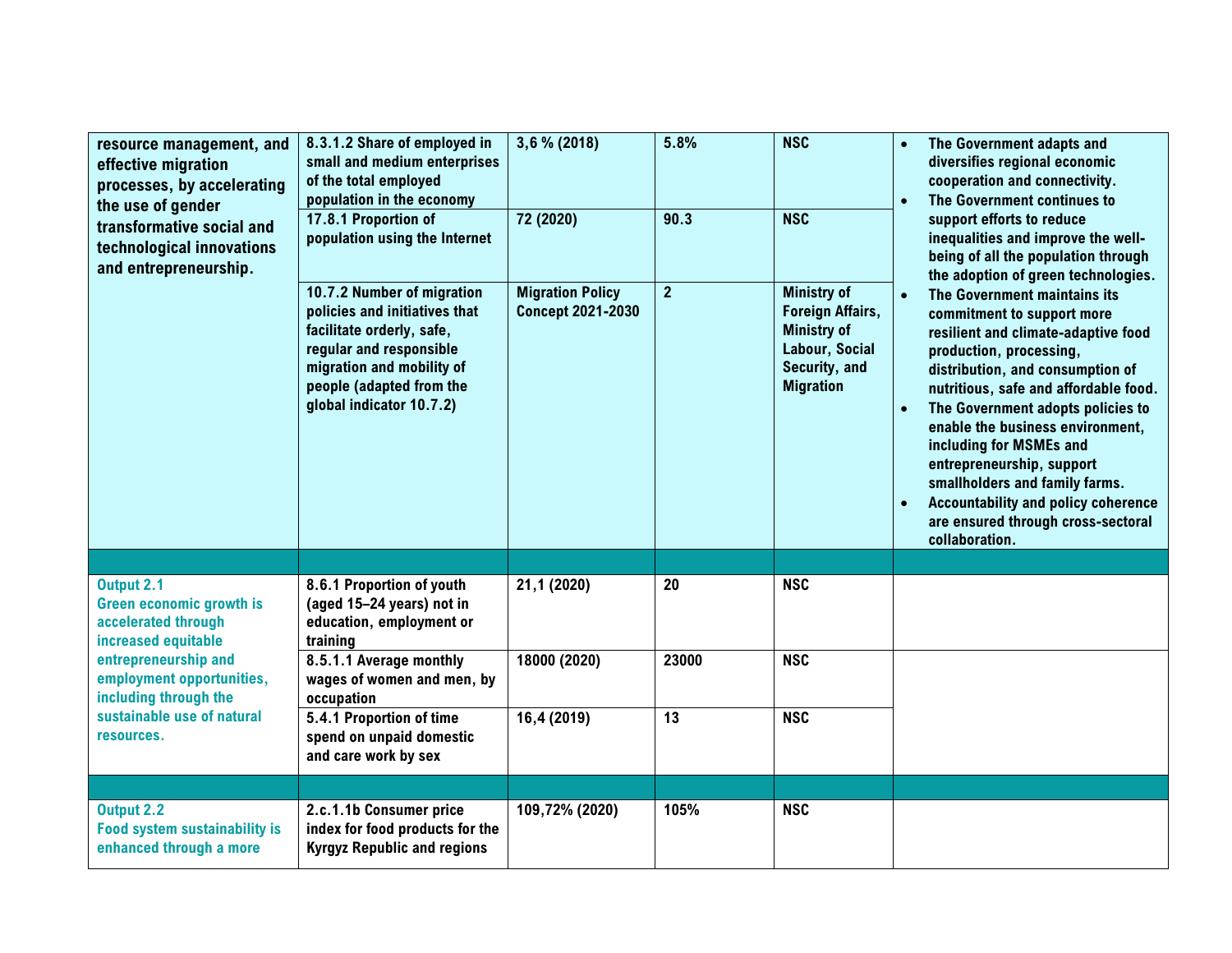| efficient and inclusive<br>approach that ensures<br>healthy and quality nutrition<br>for the population.                     | 2.2.1 Prevalence of stunting<br>(height for age <-2 standard<br>deviation from the median of<br>the World Health Organization<br>(WHO) Child Growth<br>Standards) among children<br>under 5 years of age                         | 11,8 % (2018)                                                                                                                      | 9.1%                                                               | NSC (MICS)                                   |  |
|------------------------------------------------------------------------------------------------------------------------------|----------------------------------------------------------------------------------------------------------------------------------------------------------------------------------------------------------------------------------|------------------------------------------------------------------------------------------------------------------------------------|--------------------------------------------------------------------|----------------------------------------------|--|
|                                                                                                                              | 2.2.2. Prevalence of<br>malnutrition (weight for<br>height >+2 or <-2 standard<br>deviation from the median of<br>the WHO Child Growth<br>Standards) among children<br>under 5 years of age, by type<br>(wasting and overweight) | 2%- wasting; 7%-<br>overweight (2018)                                                                                              | 1%-wasting,<br>6%-overweight                                       | NSC (MICS)                                   |  |
|                                                                                                                              | 2.3.2.2 The proportion of<br>pregnant women, with the<br>anemia among the women<br>who completed their<br>pregnancy                                                                                                              | 40.4 %(2020)                                                                                                                       | 37%                                                                | <b>Micronutrient</b><br>deficiency<br>survey |  |
|                                                                                                                              | 2.1.1.1e Per capita<br>consumption of basic<br>foodstuffs in relation to<br>average physiological norms<br>of consumption, in percent                                                                                            | Fruit and berries -<br>27 % Fish & Fish<br>products - 8,8%<br>(2018)                                                               | <b>Fruit and</b><br>berries -32 %<br>Fish & Fish<br>products - 10% | <b>NSC</b>                                   |  |
| Output 2.3<br>An effective gender                                                                                            | 12.b.1 Number of sustainable<br>tourism strategies or policies                                                                                                                                                                   | Program of the<br><b>Government of the</b>                                                                                         | $\mathbf{2}$                                                       | <b>NSC</b>                                   |  |
| responsive system of<br>managing migration<br>processes is introduced to<br>accelerate green socio-<br>economic development. | and implemented action plans<br>with agreed monitoring and<br>evaluation tools (global)                                                                                                                                          | <b>Kyrgyz Republic for</b><br>the development of<br>the tourism sector<br>for 2019-2023 dated<br><b>January 31, 2019</b><br>No. 36 |                                                                    |                                              |  |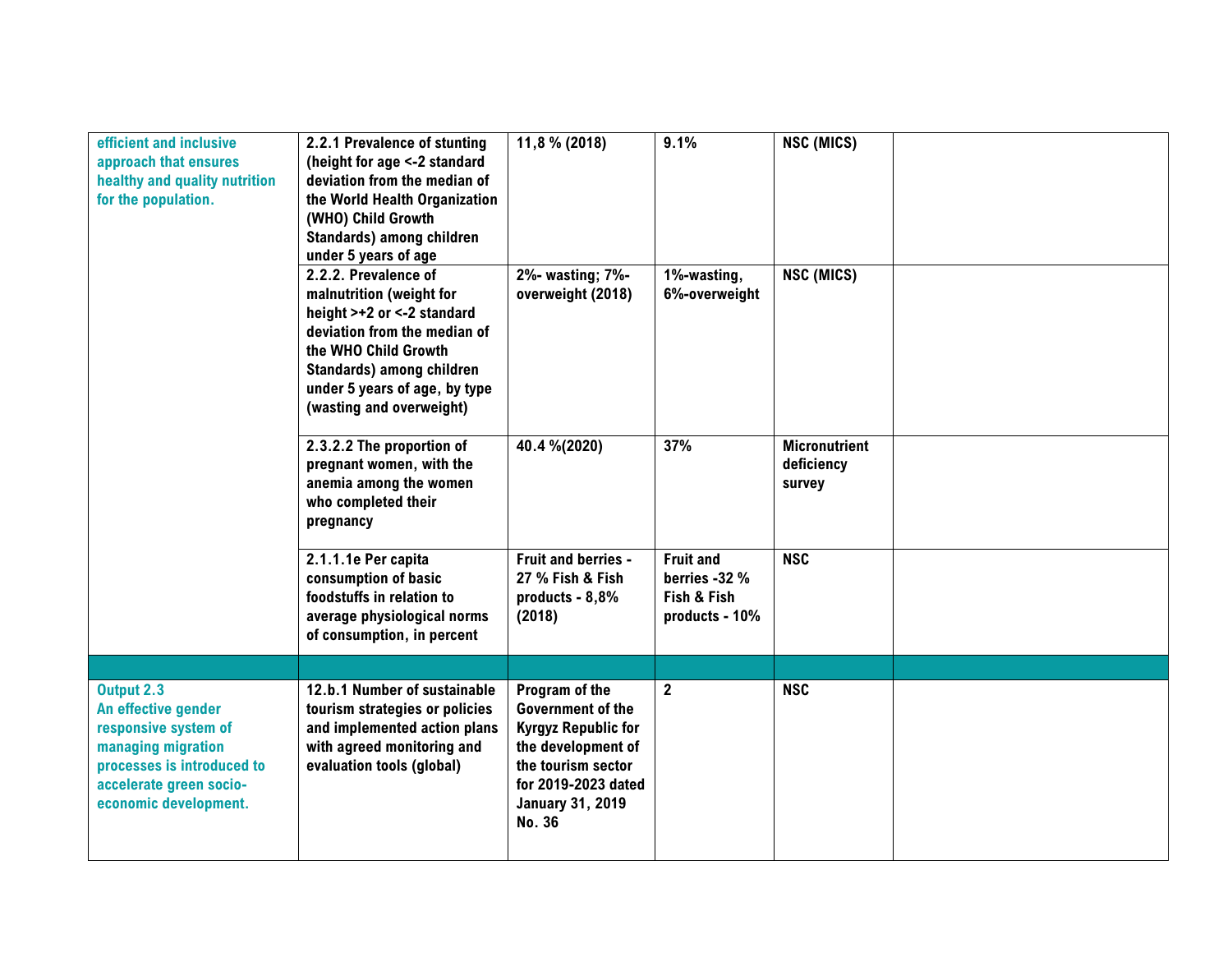|                                                                                                                                                                                   | 17.3.1.1 Entrance of direct<br>foreign investment by type of<br>activity (NACE, rev. 3)<br>(national)                                              | 1076918,7KUSD<br>(2019) | 1300000 (2025) | <b>NSC</b> |
|-----------------------------------------------------------------------------------------------------------------------------------------------------------------------------------|----------------------------------------------------------------------------------------------------------------------------------------------------|-------------------------|----------------|------------|
|                                                                                                                                                                                   |                                                                                                                                                    |                         |                |            |
| Output 2.4<br><b>Gender transformative social</b><br>and technological<br>innovations, including<br>digitalization, are introduced<br>to develop a green and<br>creative economy. | 4.4.1.1a Number of students<br>enrolled in ICT in the system<br>of primary vocational,<br>secondary vocational and<br>higher vocational education, | 16310 (2018)            | 23000          | <b>NSC</b> |
|                                                                                                                                                                                   | 4.4.1 Proportion of youth and<br>adults with information and<br>communications technology<br>(ICT) skills, by type of skill,<br>women              | 21 (2018)               | 23             | <b>NSC</b> |
|                                                                                                                                                                                   | 9.3.1 Proportion of small-<br>scale industries in total<br>industry value added                                                                    | 1.6(2018)               | $\overline{2}$ | <b>NSC</b> |

**Priority Area 3: Support national efforts to promote inclusive and gender transformative approaches to climate action, disaster risk management and environmental protection to conserve natural resources and leverage ecosystem benefits for sustainable human development. NATIONAL DEVELOPMENT PRIORITY** - **National Development Program until 2026:**  5.5 Labor market and employment; 6.2. Agriculture and processing; 4.2. Digitalization of management and development of digital infrastructure; 5.4. Clean drinking water; 5.5 labor market and employment; 9.2. Environmental sustainability and climate change - **Green Economy Development Program in the Kyrgyz Republic for 2019-2023;**  - **National Biodiversity Strategy and Action Plan,**  - **Concept for the development of the forestry sector of the Kyrgyz Republic for the period up to 2040** - **National Concept of Comprehensive Protection of the Population and Territory of the Kyrgyz Republic in emergency situations for 2018 – 2030** - **Concept of Migration Policy 2021-2030**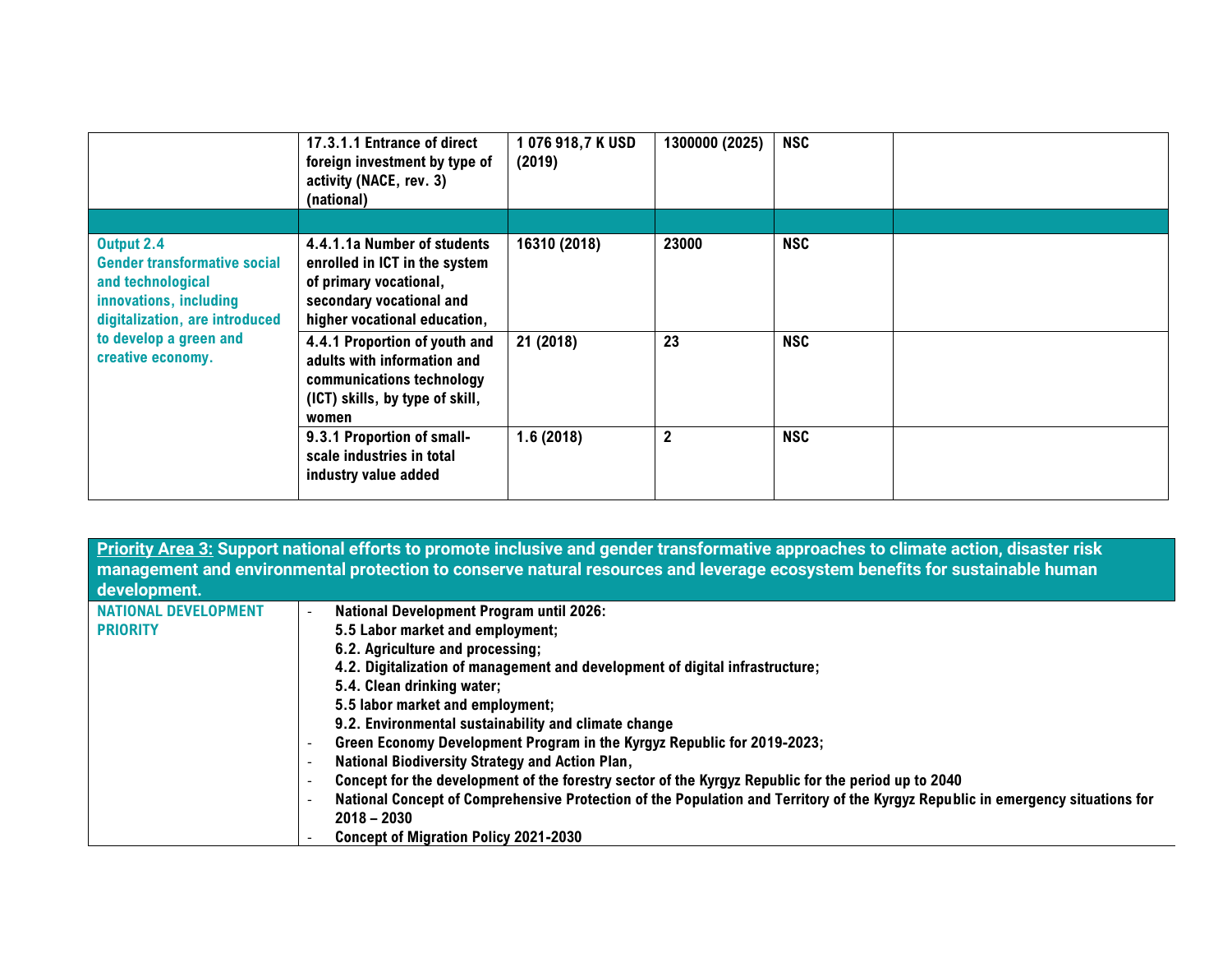| <b>REGIONAL FRAMEWORKS</b>     | Global Snow Leopard & Ecosystem Protection Program, The IAEA's Coordination Group for Uranium Legacy Sites (CGULS),          |
|--------------------------------|------------------------------------------------------------------------------------------------------------------------------|
|                                | International Fund for saving the Aral Sea (IFAS) (NB-the Kyrgyz Republic has halted its participation in IFAS), SPECA, VPOA |
| <b>INTERNATIONAL</b>           | NDC (2021)/ Paris Agreement/UNFCCC                                                                                           |
| <b>COMMITTMENTS AND</b>        | <b>UNCBD (biodiversity), Nagoya and Cartagena Protocols,</b>                                                                 |
| <b>HUMAN RIGHTS</b>            | <b>UNCCD (Desertification),</b>                                                                                              |
| <b>OBLIGATIONS</b>             | Aarhus Convention on Access to Information, Public Participation in Decision-making and Access to Justice in                 |
|                                | <b>Environmental Matters</b><br>$\overline{\phantom{a}}$                                                                     |
|                                | Basel, Rotterdam and Stockholm (BRS) Conventions, Montreal Protocol, Kigali Amendment,<br>$\overline{\phantom{a}}$           |
|                                | CITES, CMS, Ramsar Convention,                                                                                               |
|                                | The Convention on Long-Range Transboundary Air Pollution<br>$\blacksquare$                                                   |
|                                | The Convention on Environmental Impact Assessment in a Transboundary Context (Espoo Convention)<br>$\overline{\phantom{a}}$  |
|                                | The Vienna Convention for the Protection of the Ozone Layer<br>$\overline{\phantom{a}}$                                      |
|                                | The World Heritage Convention                                                                                                |
|                                | Sendai Framework for Disaster Risk Reduction 2015-2030                                                                       |
|                                | Global Compact for Safe, Orderly and Regular Migration,                                                                      |
|                                | United Nations General Assembly's Resolution 75/271 "Nature knows no borders: transboundary cooperation a key factor for     |
|                                | biodiversity conservation, restoration and sustainable use" (originally sponsored by the Kyrgyz Republic)                    |
|                                | Convention on the Elimination of All Forms of Discrimination against Women (CEDAW)                                           |
|                                | Convention on the Protection of the Rights of All Migrant Workers and Members of Their Families (CMW)                        |
|                                | <b>Universal Periodic Review (UPR)</b>                                                                                       |
|                                | International Covenant on Economic, Social and Cultural Rights (ICESCR)                                                      |
|                                | Recommendations from the Special Rapporteurs' country visits                                                                 |
| <b>SUSTAINABLE DEVELOPMENT</b> | <b>SDG 1 No Poverty</b>                                                                                                      |
| <b>GOALS</b>                   | <b>SDG 2 No Hunger</b>                                                                                                       |
|                                | <b>SDG 6 Clean Water and Sanitation</b>                                                                                      |
|                                | <b>SDG 7 Affordable and Clean Energy</b>                                                                                     |
|                                | <b>SDG 8 Decent Work and Economic Growth</b>                                                                                 |
|                                | <b>SDG 11 Sustainable Cities and Communities</b>                                                                             |
|                                | <b>SDG 13 Climate Action</b>                                                                                                 |
|                                | SDG 15 Life on Land                                                                                                          |
|                                | <b>SDG 17 Partnerships</b>                                                                                                   |
|                                |                                                                                                                              |
|                                |                                                                                                                              |
|                                |                                                                                                                              |
|                                |                                                                                                                              |
|                                |                                                                                                                              |
|                                |                                                                                                                              |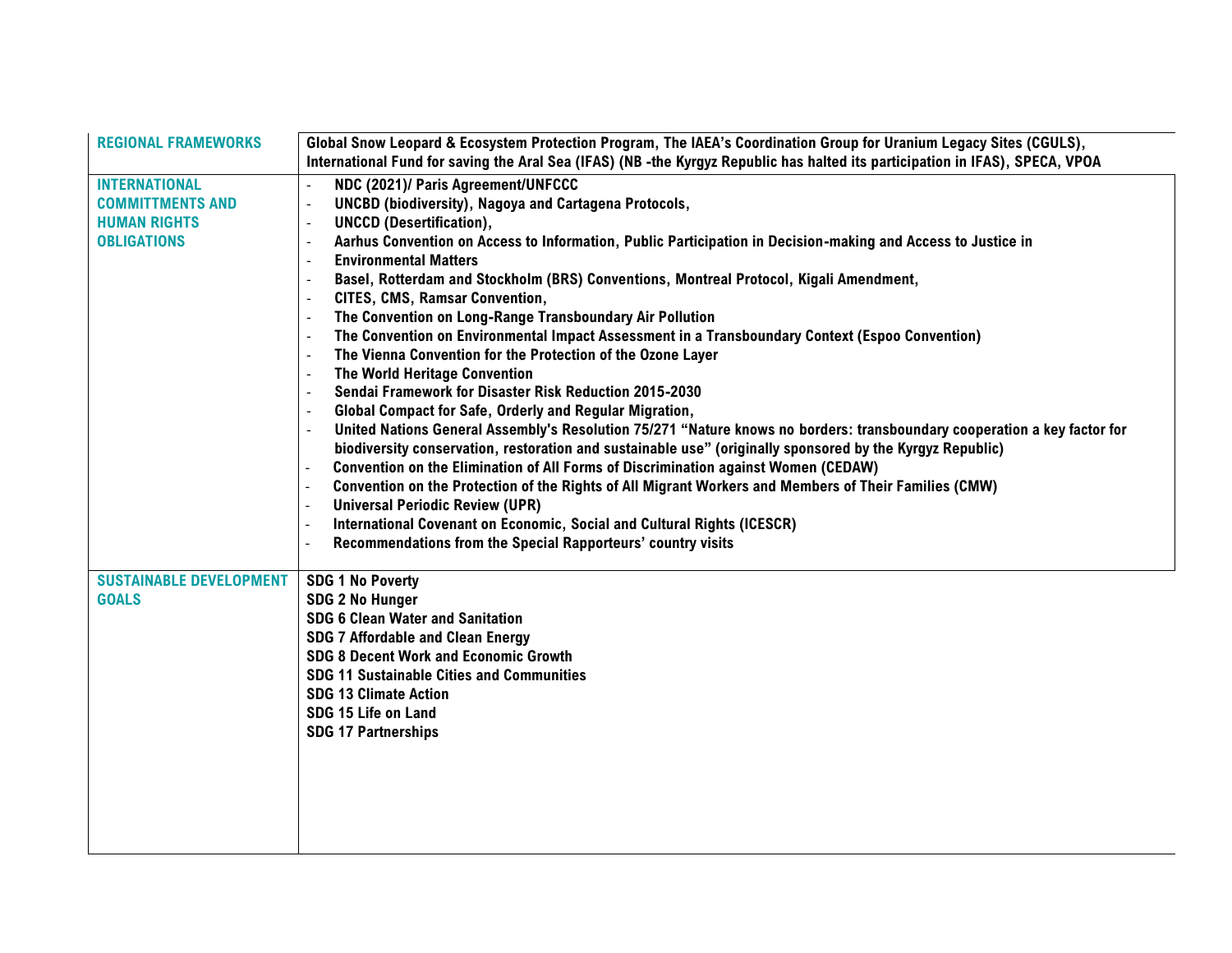| <b>RESULTS</b>                                                                                                                                                                                                                                                                                                                                                                   | <b>INDICATOR</b>                                                                                                                                                                                                                                                                                                                                                                                                                                                                                                                                           | <b>BASELINE 2023*</b>       | <b>TARGET 2027</b> | <b>SOURCE OF</b><br><b>VERIFICATION</b>                                                                                                                                                                  | <b>ASSUMPTION STATEMENT</b>                                                                                                                                                                                                                                                                                                                                                                                                                                                                                                                                                                                                                                                                                                                                                                                                                                                                                                                        |
|----------------------------------------------------------------------------------------------------------------------------------------------------------------------------------------------------------------------------------------------------------------------------------------------------------------------------------------------------------------------------------|------------------------------------------------------------------------------------------------------------------------------------------------------------------------------------------------------------------------------------------------------------------------------------------------------------------------------------------------------------------------------------------------------------------------------------------------------------------------------------------------------------------------------------------------------------|-----------------------------|--------------------|----------------------------------------------------------------------------------------------------------------------------------------------------------------------------------------------------------|----------------------------------------------------------------------------------------------------------------------------------------------------------------------------------------------------------------------------------------------------------------------------------------------------------------------------------------------------------------------------------------------------------------------------------------------------------------------------------------------------------------------------------------------------------------------------------------------------------------------------------------------------------------------------------------------------------------------------------------------------------------------------------------------------------------------------------------------------------------------------------------------------------------------------------------------------|
| <b>OUTCOME 3</b><br>By 2027, the Kyrgyz<br><b>Republic has started the</b><br>transition to low-carbon<br>development and risk-<br>informed climate<br>resilience, contributing to<br>people's fair and equitable<br>access to ecosystem<br>benefits and to<br>empowerment of<br>vulnerable communities in<br>the governance of natural<br>resources and disaster<br>prevention. | 13.2.1 The Kyrgyz<br><b>Republic has</b><br>communicated the<br>establishment or<br>operationalization of an<br>integrated<br>policy/strategy/plan<br>which increases their<br>ability to adapt to the<br>adverse impacts of<br>climate change, and<br>foster climate resilience<br>and low greenhouse gas<br>emissions development in<br>a manner that does not<br>threaten food production<br>(including a national<br>adaptation plan,<br>nationally determined<br>contribution, national<br>communication, biennial<br>update report or other<br>SDGs) | 1                           | 4                  | <b>Custodian</b><br>agency -<br><b>UNFCCC</b><br><b>Ministry of</b><br>Natural Res.,<br><b>Ecology and</b><br><b>Technical</b><br>$\bullet$<br><b>Supervision</b><br>$\bullet$<br>$\bullet$<br>$\bullet$ | <b>Government maintains its commitments</b><br>$\bullet$<br>and action plans in accordance with<br>global commitments for climate change<br>response and environmental protection,<br>using effective policy, legal and<br>regulatory frameworks.<br>The Government upholds its commitment<br>to a national net-zero green development<br>strategy through available measures and<br>further innovations.<br><b>Climate-adverse incentives are identified</b><br>and reversed or eliminated, notably<br>harmful subsidies.<br>The government and other stakeholders<br>actively mobilize climate financing and<br>other resources for climate change<br>adaptation and mitigation.<br><b>Government and other stakeholders</b><br>maintain commitment to expand coverage<br>of protected areas by 10% in order to<br>prevent further biodiversity loss and<br>safeguard the environment.<br><b>Government and stakeholders create</b><br>$\bullet$ |
|                                                                                                                                                                                                                                                                                                                                                                                  | 1.5.3 The Kyrgyz Republic<br>has adopted and are<br>implementing national<br>disaster risk reduction<br>strategies in line with the<br><b>Sendai Framework for</b><br><b>Disaster Risk Reduction</b><br>2015-2030<br>15.1.2.1 Area of<br>protected areas (national<br>nature reserves and<br>parks) from the total area<br>of the country                                                                                                                                                                                                                  | $\mathbf{0}$<br>6,5% (2019) | 1<br>6,7% (2025)   | <b>UN DRR</b><br>Platform,<br><b>Ministry of</b><br><b>Emergency</b><br>record<br>NSC,                                                                                                                   | awareness about climate and disaster<br>risks and actively mobilize capacities at<br>all levels of society to address the risks<br>and leverage opportunities;<br><b>Government and other stakeholders</b><br>$\bullet$<br>continue efforts to integrate and promote<br>disaster risk reduction measures in<br>national and local development plans.                                                                                                                                                                                                                                                                                                                                                                                                                                                                                                                                                                                               |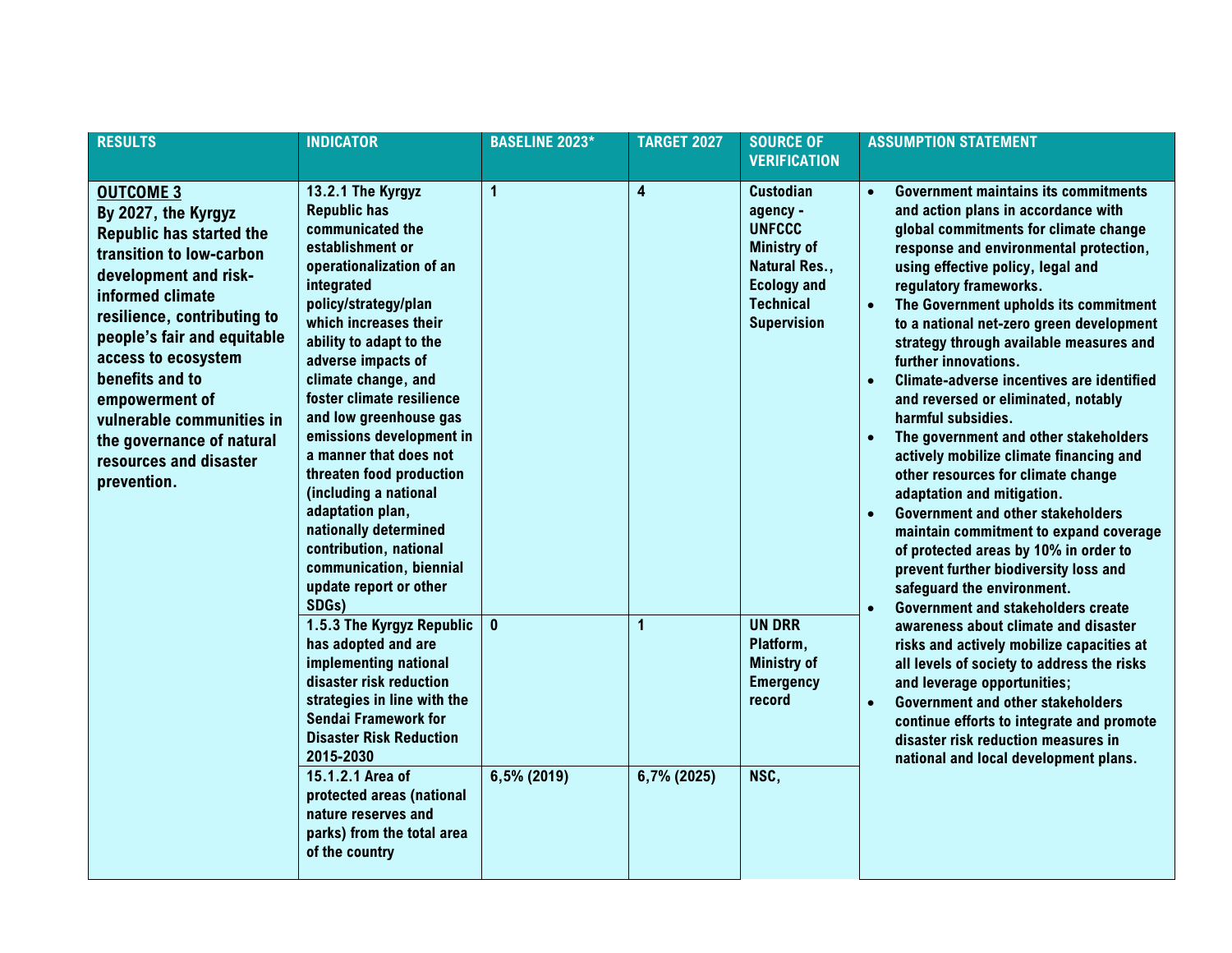| Output 3.1<br><b>Climate policy, financing, and</b><br>awareness mechanisms are<br>designed and implemented<br>that support climate actions,<br>with the full participation of<br>women and men at all<br>decision-making levels. | 13.3.2 The Kyrgyz<br><b>Republic has</b><br>communicated the<br>strengthening of<br>institutional, systemic<br>and individual capacity-<br>building to implement<br>adaptation, mitigation<br>and technology transfer,<br>and development actions | 0                               | 1            | MNRETS, MOA,<br><b>Ministry of</b><br><b>Emergency</b><br><b>Ministry of</b><br><b>Education</b> |  |
|-----------------------------------------------------------------------------------------------------------------------------------------------------------------------------------------------------------------------------------|---------------------------------------------------------------------------------------------------------------------------------------------------------------------------------------------------------------------------------------------------|---------------------------------|--------------|--------------------------------------------------------------------------------------------------|--|
|                                                                                                                                                                                                                                   |                                                                                                                                                                                                                                                   |                                 |              |                                                                                                  |  |
| Output 3.2<br><b>Policies, innovations, and</b><br>seed investments are<br>developed to ensure inclusive<br>access to sustainable energy<br>solutions in underserved<br>urban and rural areas, with                               | 7.1.2 Proportion of<br>population with primary<br>reliance on clean fuels<br>and technology                                                                                                                                                       | 19,2% (2018)                    | n/a          | <b>NSC</b>                                                                                       |  |
| the support of the state and<br>business, and in ways that<br>encourage women's<br>leadership.                                                                                                                                    | 7.2.1.2 Share of<br>renewable energy<br>sources in total energy<br>consumption                                                                                                                                                                    | 35,7 % (2019)                   | 40% (2025)   | <b>NSC</b><br><b>Ministry of</b><br><b>Energy</b>                                                |  |
|                                                                                                                                                                                                                                   | 7.b.1.1a Foreign direct<br>investment inflows for the<br>expansion of energy<br>infrastructure and<br>modernization of<br>technologies to the total<br>volume of foreign direct<br>investment received                                            | $0,03\%$ (2019)<br>$0\%$ (2020) | 1,5 % (2025) | <b>NSC</b><br><b>OECD ODA</b><br>database                                                        |  |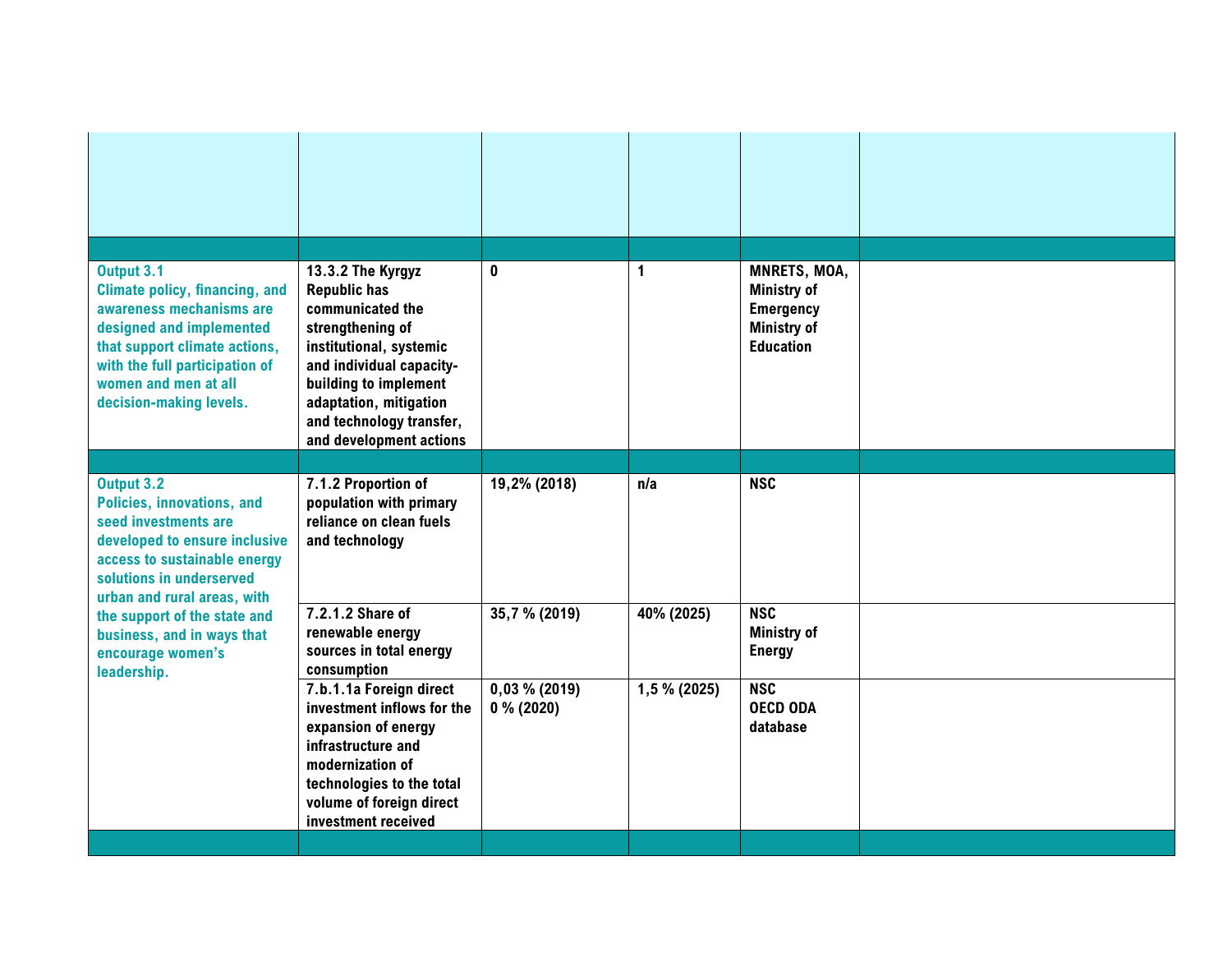| Output 3.3<br><b>Critical ecosystems are better</b><br>protected throughout the<br>country, and the rational and<br>sustainable use of natural<br>resources, including water<br>and land, is improved through | SDG 15.1.2 Proportion of<br>important sites for<br>terrestrial and freshwater<br>biodiversity that are<br>covered by protected<br>areas, by ecosystem type | 6.18%          | 8% (2025)    | <b>NSC</b><br><b>MNRETS</b><br><b>MoA</b><br><b>World Database</b><br>on Protected<br>Areas (IUCN-<br>UNEP) |  |
|---------------------------------------------------------------------------------------------------------------------------------------------------------------------------------------------------------------|------------------------------------------------------------------------------------------------------------------------------------------------------------|----------------|--------------|-------------------------------------------------------------------------------------------------------------|--|
| gender-responsive,<br>participatory and conflict-<br>sensitive systems at all<br>levels.                                                                                                                      | SDG 15.4.1 Coverage by<br>protected areas of<br>important sites for<br>mountain biodiversity                                                               | 6,2% (2020)    | 8% (2025)    | <b>NSC</b><br><b>MNRETS</b><br><b>MoA</b><br><b>World Database</b><br>on Protected<br>Areas (IUCN-<br>UNEP) |  |
|                                                                                                                                                                                                               | SDG 15.2.1 Progress<br>towards sustainable<br>forest management                                                                                            | 87,8% (2020)   | 90% (2025)   | <b>NSC</b><br><b>MoA/Forest</b><br>inventory                                                                |  |
|                                                                                                                                                                                                               | 15.1.1.1 Forest area as a<br>percentage of the total<br>area of the country                                                                                | 6,06 % (2020)  | 6,1 % (2025) | <b>NSC</b><br><b>MoA/Forest</b><br>inventory<br>Global FRA,<br>FA <sub>0</sub>                              |  |
|                                                                                                                                                                                                               | NSDG 6.1.1 Proportion of<br>population using safely<br>managed drinking water<br>services                                                                  | 94,1% (2020)   | 97% (2025)   | <b>NSC</b>                                                                                                  |  |
|                                                                                                                                                                                                               |                                                                                                                                                            |                |              |                                                                                                             |  |
| Output 3.4<br><b>Capacity of disaster</b><br>management systems is<br>strengthened, and community<br>resilience to multiple shocks                                                                            | NSDG1.5.2 Direct<br>economic losses from<br>disasters as a percentage<br>of national gross<br>domestic product (GDP)                                       | 265,8 mln soms | n/a          | NSC, MES, MoA                                                                                               |  |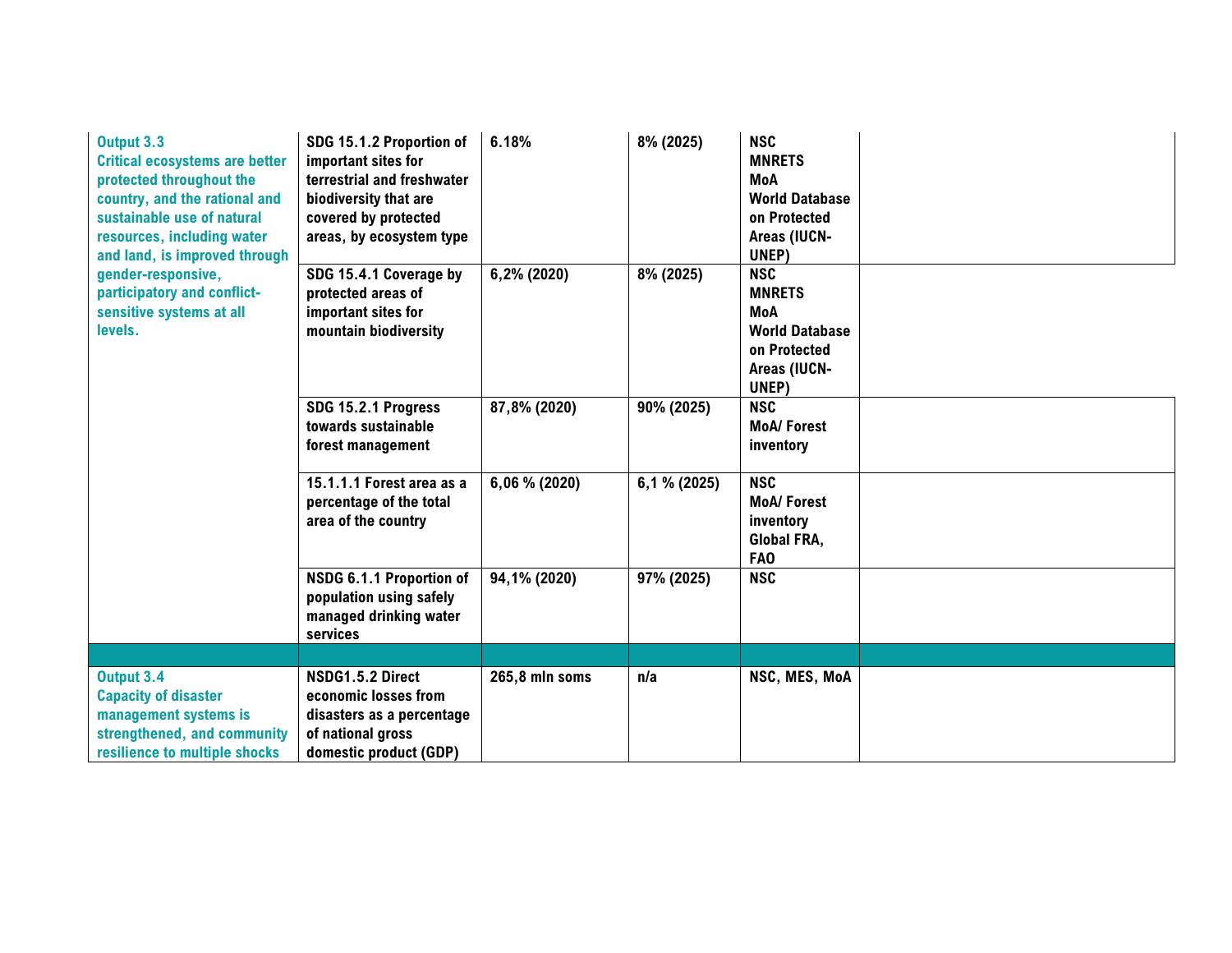| is increased at all levels<br>through enhanced<br>participation of women in<br>DRR planning, as well as<br>effective investments,<br>policies, mechanisms, and<br>tools. | <b>SDG 13.1.3: Local</b><br>governments adopt and<br>implement local disaster<br>risk reduction strategies<br>in line with national<br>disaster risk reduction<br>strategies |  | MES, NSC,<br><b>MLSM</b> |  |
|--------------------------------------------------------------------------------------------------------------------------------------------------------------------------|------------------------------------------------------------------------------------------------------------------------------------------------------------------------------|--|--------------------------|--|
|                                                                                                                                                                          |                                                                                                                                                                              |  |                          |  |

|                                                | Priority Area 4: Support national efforts to promote just, accountable, and inclusive institutions and a diverse civil society that fosters                                                                                                                                                                                                                                                                                                                           |
|------------------------------------------------|-----------------------------------------------------------------------------------------------------------------------------------------------------------------------------------------------------------------------------------------------------------------------------------------------------------------------------------------------------------------------------------------------------------------------------------------------------------------------|
| peace, cohesion, and human rights for all.     |                                                                                                                                                                                                                                                                                                                                                                                                                                                                       |
| <b>NATIONAL DEVELOPMENT</b><br><b>PRIORITY</b> | National Development Programme of the Kyrgyz Republic until 2026:<br>2.1 The socio-political situation<br>2.4 Social justice<br>2.5 Rule of Law and Enforcement of the Rule of Law. Rule of law and security.<br>3.4 Governance in times of crisis<br>4.1 Reform of the executive branch of power<br>4.3. Reform of the administrative and territorial system<br>4.5. Judicial and law enforcement reforms<br>7.1. Sociocultural Development, building civic identity |
|                                                | 7.4. Inclusive growth<br><b>Gender Equality Strategy 2030</b><br>Kyrgyz Jarana Civic Identity Concept 2021-2026<br>Youth Policy Concept 2020-2030<br>Human Rights Action Plan 2022-2024<br><b>National Security Concept</b><br>State Strategy to combat corruption and eliminate its causes in the Kyrgyz Republic for 2021-2024                                                                                                                                      |
| <b>GLOBAL FRAMEWORKS</b>                       | <b>PBF Strategic Framework</b>                                                                                                                                                                                                                                                                                                                                                                                                                                        |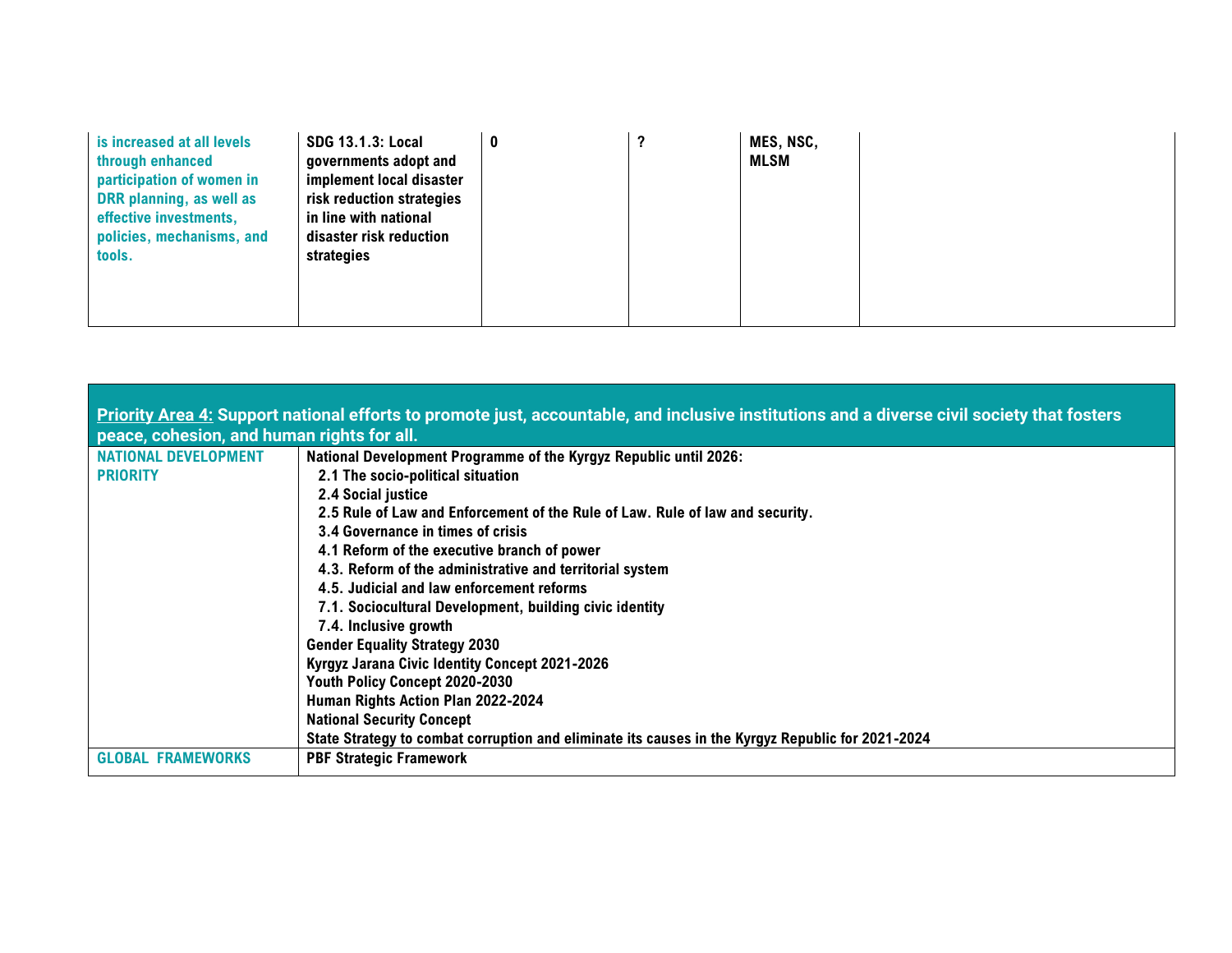| <b>INTERNATIONAL HUMAN</b><br><b>RIGHTS TREATIES AND</b><br><b>HUMAN RIGHTS</b><br><b>OBLIGATIONS</b>                                                                                                                                                     | International Convention on the Elimination of All Forms of Racial Discrimination (CERD)<br><b>International Covenant on Civil and Political Rights (ICCPR)</b><br>$\overline{\phantom{a}}$<br>International Covenant on Economic, Social and Cultural Rights (ICESCR)<br>$\overline{a}$<br>Convention on the Elimination of All Forms of Discrimination against Women (CEDAW)<br>$\sim$<br>Convention against Torture and Other Cruel, Inhuman or Degrading Treatment or Punishment (CAT)<br>$\tilde{\phantom{a}}$<br>Convention on the Rights of the Child (CRC)<br>$\overline{\phantom{a}}$<br>International Convention on the Protection of the Rights of All Migrant Workers and Members of Their Families (CMW)<br>$\sim$<br><b>Convention on the Rights of Persons with Disabilities (CRPD)</b><br>$\overline{\phantom{a}}$<br><b>United Nations Convention against Corruption</b><br>$\sim$<br><b>Convention on the Status of Refugees</b><br>$\sim$<br>United National Convention against Transnational Organized Crime (supplementary Protocols: the Protocol to Prevent, Suppress<br>$\overline{\phantom{a}}$<br>and Punish Trafficking in Persons, Especially Women and Children and the Protocol against the Smuggling of Migrants by Land, |                                     |                    |                                         |                                                                                                                                                                                                                                                                                                                                                          |  |  |
|-----------------------------------------------------------------------------------------------------------------------------------------------------------------------------------------------------------------------------------------------------------|----------------------------------------------------------------------------------------------------------------------------------------------------------------------------------------------------------------------------------------------------------------------------------------------------------------------------------------------------------------------------------------------------------------------------------------------------------------------------------------------------------------------------------------------------------------------------------------------------------------------------------------------------------------------------------------------------------------------------------------------------------------------------------------------------------------------------------------------------------------------------------------------------------------------------------------------------------------------------------------------------------------------------------------------------------------------------------------------------------------------------------------------------------------------------------------------------------------------------------------------------------|-------------------------------------|--------------------|-----------------------------------------|----------------------------------------------------------------------------------------------------------------------------------------------------------------------------------------------------------------------------------------------------------------------------------------------------------------------------------------------------------|--|--|
| <b>SUSTAINABLE DEVELOPMENT</b><br><b>GOALS</b>                                                                                                                                                                                                            | Air and Sea)<br><b>Universal Periodic Review (UPR)</b><br>$\overline{\phantom{a}}$<br>Recommendations from the Special Rapporteurs' country visits<br>$\overline{\phantom{a}}$<br>SGD 5 (5.1, 5.2, 5.5)<br>SDG 10 (10.3)<br>SDG 12 (12.8)<br>SDG 16 (16.2, 16.5, 16.6, 16.7, 16.9, 16.10)                                                                                                                                                                                                                                                                                                                                                                                                                                                                                                                                                                                                                                                                                                                                                                                                                                                                                                                                                                |                                     |                    |                                         |                                                                                                                                                                                                                                                                                                                                                          |  |  |
| <b>RESULTS</b>                                                                                                                                                                                                                                            | <b>INDICATOR</b>                                                                                                                                                                                                                                                                                                                                                                                                                                                                                                                                                                                                                                                                                                                                                                                                                                                                                                                                                                                                                                                                                                                                                                                                                                         | <b>BASELINE 2023*</b>               | <b>TARGET 2027</b> | <b>SOURCE OF</b><br><b>VERIFICATION</b> | <b>ASSUMPTION STATEMENT</b>                                                                                                                                                                                                                                                                                                                              |  |  |
| <b>OUTCOME 4</b><br>By 2027, all people in the<br><b>Kyrgyz Republic enjoy the</b><br>benefits of fair and<br>accountable democratic<br>institutions that are free<br>from corruption and apply<br>innovative solutions that<br>promote respect for human | 10.3.1 Proportion of<br>population reporting having<br>personally felt<br>discriminated against or<br>harassed in the previous 12<br>months on the basis of a<br>ground of discrimination<br>prohibited under<br>international human rights<br>law                                                                                                                                                                                                                                                                                                                                                                                                                                                                                                                                                                                                                                                                                                                                                                                                                                                                                                                                                                                                       | 7,7% (2018) - only<br>women related |                    | <b>NSC</b>                              | Ongoing commitment remains in place<br>$\bullet$<br>to sustain peace, protect people's<br>lives, and ensure social cohesion.<br><b>Commitment is maintained to</b><br>implement laws and practices<br>upholding the system of checks and<br>balances, ensuring justice for all in<br>line with international human rights<br>standards and principles of |  |  |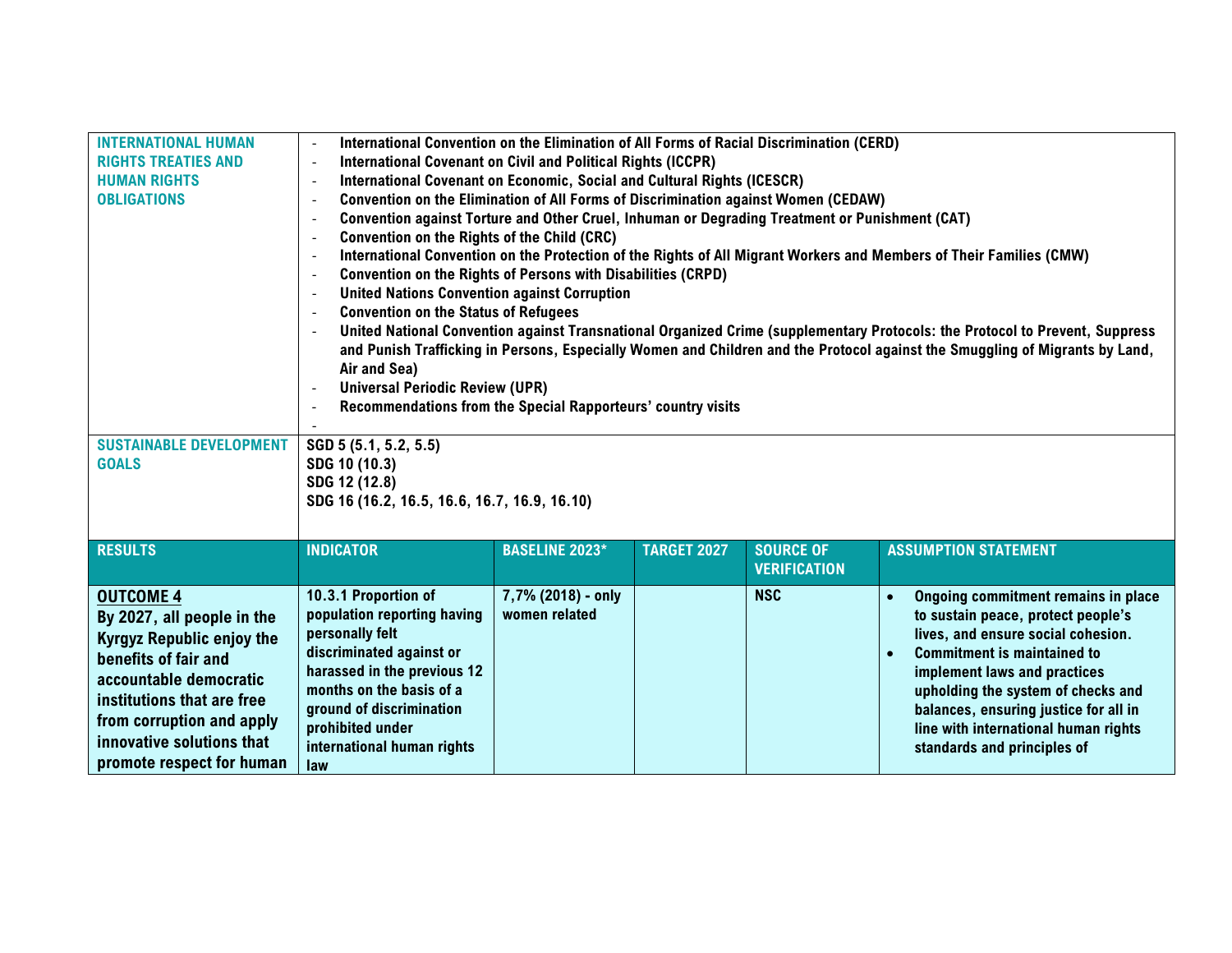| rights, and strengthen<br>peace and cohesion. | 16.5.1.1a Individual<br>corruption perception of<br>state bodies and local<br>governance<br>16.6.2.1a Executive branch<br>of the government<br>satisfaction index<br>5.5.1 Proportion of seats<br>held by women in a)<br>national parliaments; b)<br>local councils | rank 144/180;<br>score 27/100<br>given by<br><b>Transparency</b><br>International (TI)<br>(2021)<br>27.3 (2019)<br>a) 16,7% (2020);<br>20% (2021)<br>b) 10% (2020);<br>38,34% (2021) | Improvement<br>0f<br>the country's<br>global<br>ranking and/or<br>overall score | <b>NSC</b> (Index of<br><b>Population Trust)</b><br><b>NSC</b><br><b>NSC</b> | $\bullet$<br>$\bullet$ | accountability, transparency and<br>independence of the justice systems<br>and human rights institutions.<br>Political will exists for people-centered<br>good governance reforms at all levels,<br>including public administration and<br>judicial reforms.<br><b>Civil society and the Government</b><br>continue to recognize and leverage<br>opportunities for constructive<br>engagement, dialogue and apply joint<br>solutions for development.<br><b>Commitment is maintained to the</b><br>increased focus on measures to deter<br>and combat corruption.<br>Capacity and readiness exist to use<br>quality data for decision- and policy-<br>making that leaves no one behind.<br>The political will exists to further<br>promote governance (e-Governance)<br>and social innovations.<br><b>Fundamental freedoms upheld to</b><br>enable space for vibrant civil society,<br>pluralistic media, and diverse public<br>groups to meaningfully participate in<br>decision-making and open public<br>dialogue.<br>Weak governance increases the<br>dependencies and vulnerability to<br>external shocks, including those<br>triggered by sanctions on Russia,<br>leading to increased social cohesion.<br><b>Geopolitical positioning of the</b><br>Government will consider economic,<br>security and other ramifications that<br>promote expanding economic and<br>governance choices by the country,<br>both regionally and globally. |
|-----------------------------------------------|---------------------------------------------------------------------------------------------------------------------------------------------------------------------------------------------------------------------------------------------------------------------|--------------------------------------------------------------------------------------------------------------------------------------------------------------------------------------|---------------------------------------------------------------------------------|------------------------------------------------------------------------------|------------------------|-------------------------------------------------------------------------------------------------------------------------------------------------------------------------------------------------------------------------------------------------------------------------------------------------------------------------------------------------------------------------------------------------------------------------------------------------------------------------------------------------------------------------------------------------------------------------------------------------------------------------------------------------------------------------------------------------------------------------------------------------------------------------------------------------------------------------------------------------------------------------------------------------------------------------------------------------------------------------------------------------------------------------------------------------------------------------------------------------------------------------------------------------------------------------------------------------------------------------------------------------------------------------------------------------------------------------------------------------------------------------------------------------------------------------------------------------|
|-----------------------------------------------|---------------------------------------------------------------------------------------------------------------------------------------------------------------------------------------------------------------------------------------------------------------------|--------------------------------------------------------------------------------------------------------------------------------------------------------------------------------------|---------------------------------------------------------------------------------|------------------------------------------------------------------------------|------------------------|-------------------------------------------------------------------------------------------------------------------------------------------------------------------------------------------------------------------------------------------------------------------------------------------------------------------------------------------------------------------------------------------------------------------------------------------------------------------------------------------------------------------------------------------------------------------------------------------------------------------------------------------------------------------------------------------------------------------------------------------------------------------------------------------------------------------------------------------------------------------------------------------------------------------------------------------------------------------------------------------------------------------------------------------------------------------------------------------------------------------------------------------------------------------------------------------------------------------------------------------------------------------------------------------------------------------------------------------------------------------------------------------------------------------------------------------------|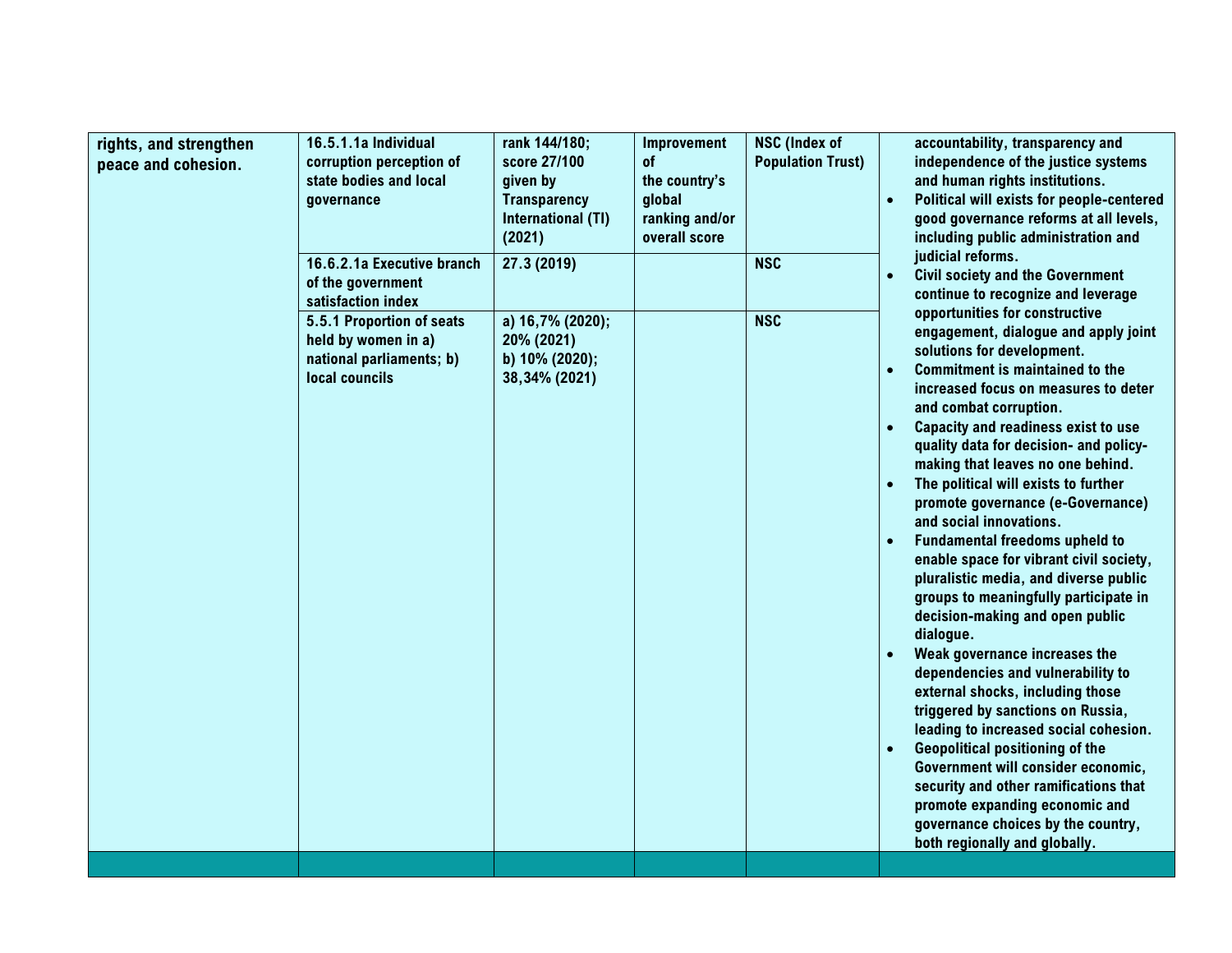| Output 4.1                         | 5.1.1 Whether or not legal  | Yes                   |     | <b>NSC</b> |  |
|------------------------------------|-----------------------------|-----------------------|-----|------------|--|
| <b>Accountable, participatory,</b> | frameworks are in place to  |                       |     |            |  |
| transparent, and effective         | promote, enforce and        |                       |     |            |  |
| governance systems at all          | monitor equality and        |                       |     |            |  |
| levels ensure the provision of     | nondiscrimination on the    |                       |     |            |  |
| quality services for all and       | basis of sex                |                       |     |            |  |
| inclusive spaces and promote       | 16.7.1 Proportion of        | $1.2\%$ \ 3.3% \ 94.4 |     | <b>NSC</b> |  |
| social cohesion gender             | positions (disaggregated by | (2020)                |     |            |  |
| transformative systems of          | sex, age, disability and    |                       |     |            |  |
| relations, and a violence free     | population group) in public |                       |     |            |  |
| society.                           | institutions (national and  |                       |     |            |  |
|                                    | local legislatures, civil   |                       |     |            |  |
|                                    | service and judiciary)      |                       |     |            |  |
|                                    | compared to national        |                       |     |            |  |
|                                    | distribution                |                       |     |            |  |
|                                    |                             | Yes                   | Yes | <b>NSC</b> |  |
|                                    | 16.10.2 Country has         |                       |     |            |  |
|                                    | adopted, and functional     |                       |     |            |  |
|                                    | constitutional, legislative |                       |     |            |  |
|                                    | and/or policy guarantees    |                       |     |            |  |
|                                    | for public access to        |                       |     |            |  |
|                                    | information                 |                       |     |            |  |
|                                    | 16.9.1 Proportion of        | 98,9% (2018)          |     | <b>NSC</b> |  |
|                                    | children under 5 years of   |                       |     |            |  |
|                                    | age whose births have been  |                       |     |            |  |
|                                    | registered with a civil     |                       |     |            |  |
|                                    | authority, by age           |                       |     |            |  |
|                                    |                             |                       |     |            |  |
| Output 4.2                         | 16.5.1.1b Number            | 342 (2018)            |     | <b>NSC</b> |  |
| The system of justice and out-     | convicted for misconduct,   |                       |     |            |  |
| of-court dispute resolution,       | including corruption and    |                       |     |            |  |
| as well as human rights            | bribery                     |                       |     |            |  |
| institutions, ensure the full      | 16.2.1 Proportion of        | 74,3% (2018)          |     | <b>NSC</b> |  |
| application of the rule of law,    | children aged 1-17 years    |                       |     |            |  |
| justice, equality, and the fight   | who experienced any         |                       |     |            |  |
| against corruption.                | physical punishment and/or  |                       |     |            |  |
|                                    | psychological aggression    |                       |     |            |  |
|                                    | by caregivers in the past   |                       |     |            |  |
|                                    | month                       |                       |     |            |  |